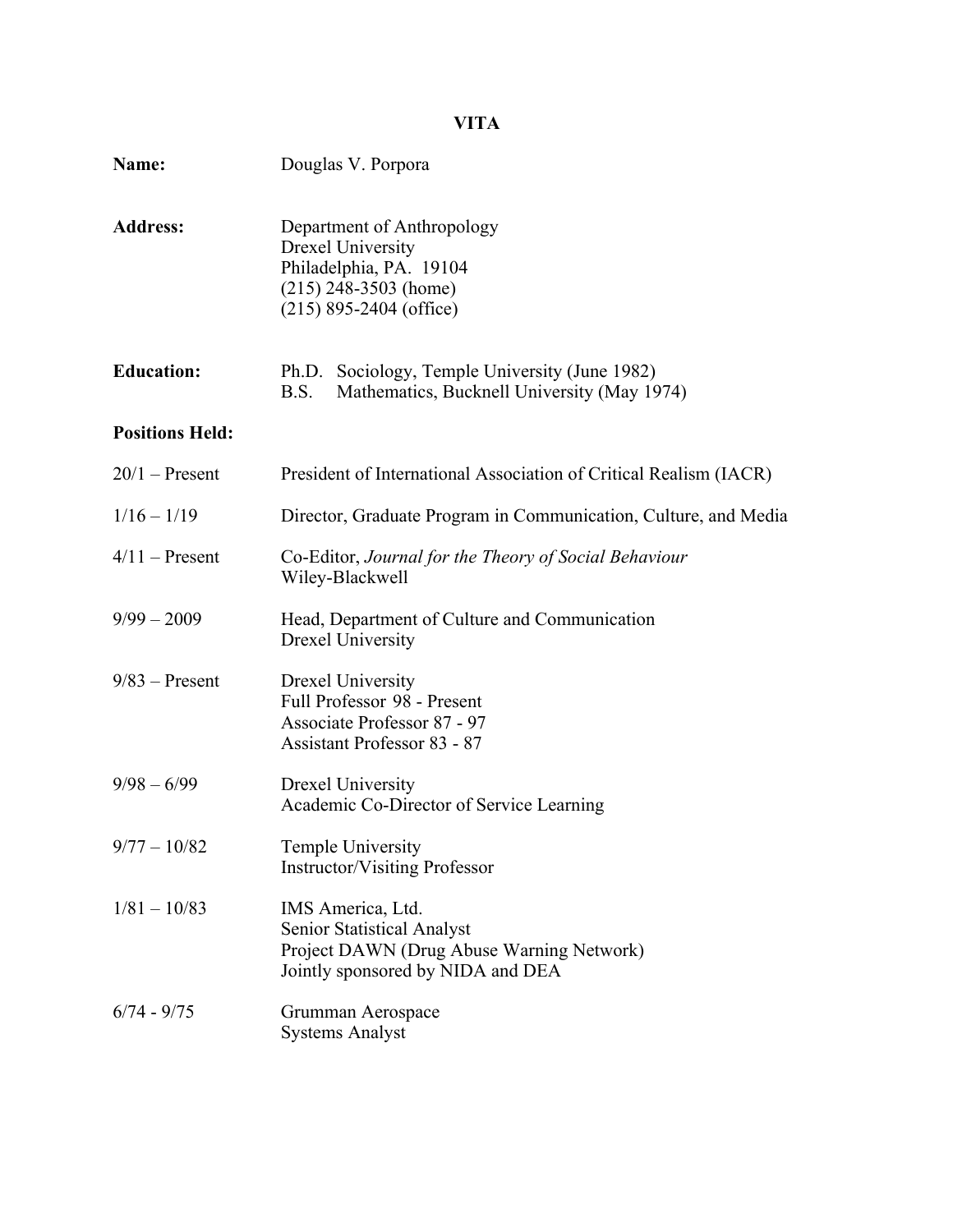## **Consultancies:**

| 8/18                               | Department of Sociology Catholic University, Washington, D.C.                                                            |
|------------------------------------|--------------------------------------------------------------------------------------------------------------------------|
| $4/16$ , $4/17$ , $4/18$           | Department of Sociology, Hong Kong Baptist University                                                                    |
| $4/15$ , $4/16$ , $4/17$           | Pontifical Academy of Social Sciences. Vatican City.                                                                     |
| $7/13 - 8/18$                      | John Templeton Foundation Grant on Critical Realism in Sociology. Yale<br>University, New Haven, CT.                     |
| $1/97 - 6/2001$<br>$4/10 - 8/10$   | NETWORK, A National Catholic Social Justice Lobby<br>Washington, D.C.                                                    |
| 10/2000                            | Expert Witness on El Salvador<br>Law Offices Martha F. Lindner<br>1500 Walnut Street Suite 405<br>Philadelphia, PA 19102 |
| $8/96 - 8/97$                      | <b>International Red Cross</b><br>Philadelphia, Pennsylvania                                                             |
| $4/96 - 10/96$                     | Lower Merion School District<br>Lower Merion, Pennsylvania                                                               |
| $10/95 - 12/95$<br>$10/03 - 12/03$ | The Other Side Magazine<br>Philadelphia, Pennsylvania                                                                    |
| $10/94 - 12/94$                    | Southeast Pennsylvania United Way<br>Chester, Pennsylvania                                                               |
| $4/85 - 6/85$                      | The United Nations<br>Economic and Social Commission for Asia and the Pacific<br>Thailand                                |
| $5/79 - 9/79$                      | Pennsylvania Prison Society<br>Philadelphia, Pennsylvania                                                                |

## **Awards:**

**Douglas Porpora** and Seif Sekalala (2018) "Communication, Truth, and Democracy."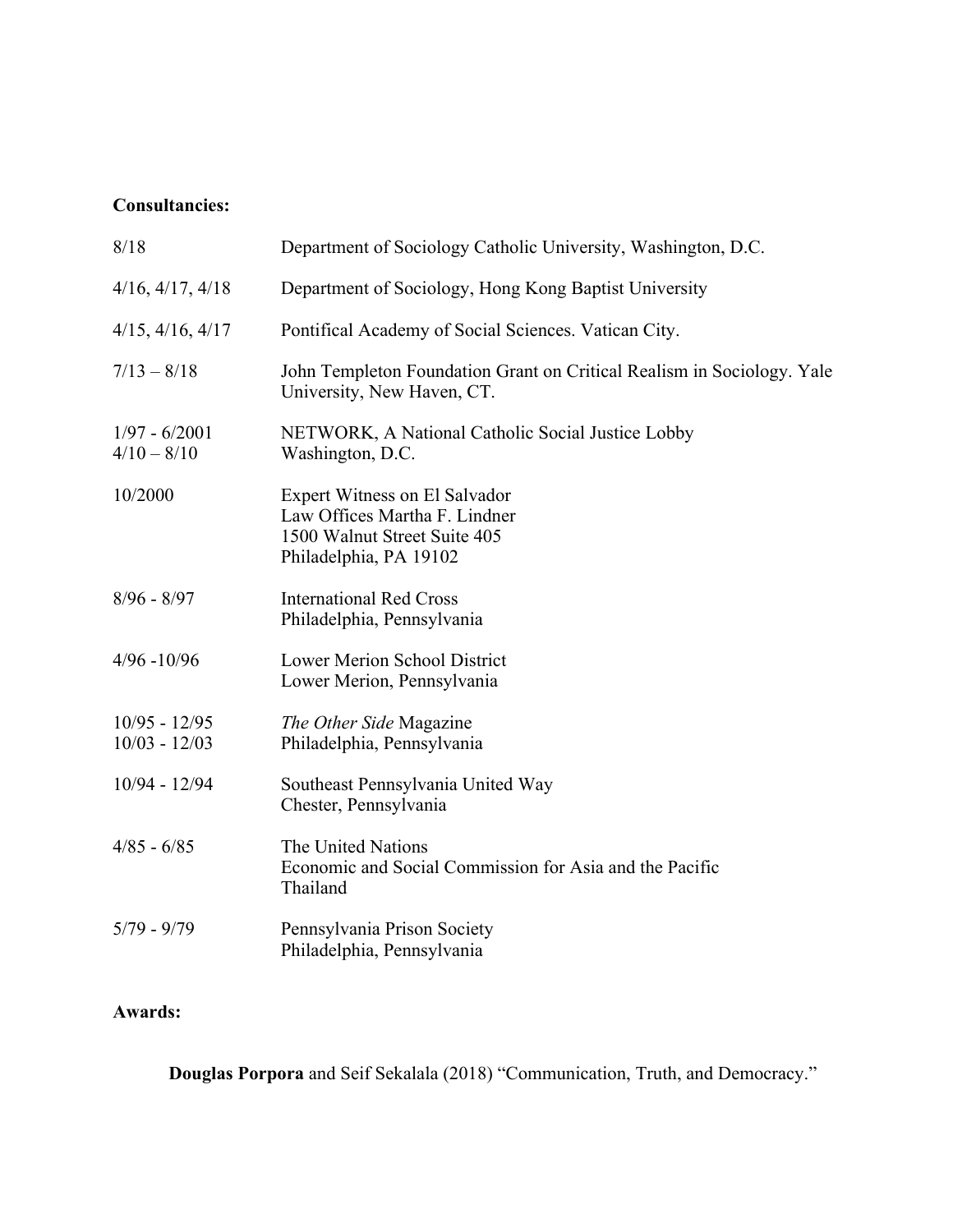Paper presentation at *Eastern Communication Association* inMarch, Boston in session of top papers in politics.

Co-Winner of *Cheryl Frank Memorial Prize* for *Reconstructing Sociology* 2016. *International Association for Critical Realism*.

"Moral Reasoning in the Public Sphere: The Case of Bosnia." Placed among top papers in Political Communication at 2012 meetings of the *Eastern Communication Association* in Boston.

"The Online Debate About Iraq: How Ideal is the Speech in the Ideal Speech Situation" with Alexander Jenkins and Alexander Nikolaev. Awarded Top Paper in Political Communication at 2010 meetings of the *Eastern Communication Association*. Baltimore, Maryland.

*Landscapes of the Soul*: *The Loss of Moral Meaning in American Life*. On *Christian Science Monitor's* 2001 list of Year's Notable Books. Received Honorable Mention from the *Association of American Publishe*rs in 2002 under category of Sociology and Anthropology.

Recipient of the 1995 Annual Diana L. Hackney Award from Student Government for guidance of and dedication to student body.

Recipient of 2014 Outstanding Mentor Award from Graduate Student Association.

Recipient of 2016 Outstanding Faculty Award from Graduate College, Drexel University.

## **Grants:**

| $6/97 - 9/97$       | Visiting Fellow, Humanities Research Center, Australian National<br>University, Canberra. |
|---------------------|-------------------------------------------------------------------------------------------|
| $7/14/93 - 8/12/93$ | Fulbright-Hays Summer Seminar in Central America, Fulbright-Hays<br>Foundation.           |
| $9/93 - 6/94$       | National Campus Compact Grant for Participatory Research, \$5,000.00.                     |

#### **Book Reviews:**

*Babel.* Zygmunt Bauman and Ezio Mauro. Polity Press. 2016 Contemporary Sociology 2017.

*Who Counts? The Mathematics of Death and Life After Genocide*. Diane M. Nelson. Duke University Press, 2015. *The American Ethnologist*. 2017.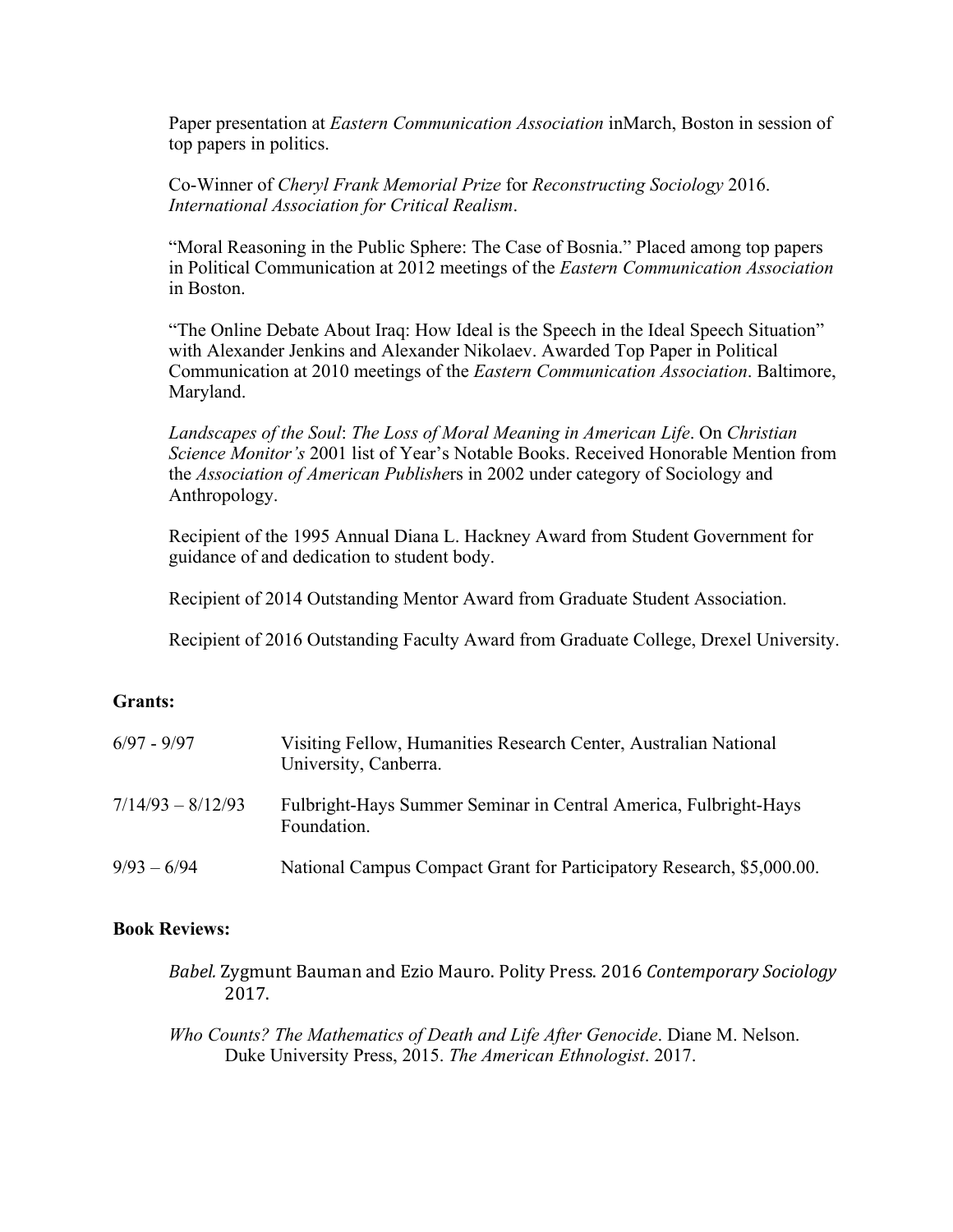- *The Relational Subject.* Pierpaolo Donati and Margaret Archer. New York: Cambridge University Press, 2015. *Journal of Critical Realism* 2016.
- *Families and Faith: How Religion is Passed Down Across Generations by* Vern L. Bengston with Norella M. Putney and Susan Harris*. New York: Oxford University Press, 2013. Contemporary Sociology* 2014*.*
- *Mind & Cosmos: Why the Materialist Neo-Darwinian Conception of Nature Is Almost Certainly False.* By Thomas Nagel (2012). Oxford: Oxford University Press. *Journal of Critical Realism* 2014.
- *The Natural Law Foundations of Modern Social Theory: A Quest for Universalism.*  Daniel Chernilo, 2013, Cambridge University Press. Forthcoming in *Journal of Critical Realism*.
- *Between Science and Religion.* By Elaine Ecklund (2010). Oxford: Oxford University Press. *Contemporary Sociology* 2013.
- *Nowhere to Hide: The Great Financial Crisis and Challenges for Asia.* By Michael Lim Mah Hui and Lim Chin (2010). Singapore*: Institute of Southeast Asian Studies. Monthly Review* March 2011.
- *A Humanist Science: Values and Ideals in Social Inquiry* by Philip Selznick. Stanford: Stanford University Press. *Contemporary Sociology.*
- *Contributions to Social Ontology.* Edited by Clive Lawson, John Latsis, and Nuno Martins. London and New York: Routledge, 2007. *Journal of Critical Realism.*
- *Agents, Structures, and International Relations: Politics as Ontology* by Colin Wight. 2007. Cambridge: Cambridge University Press. *Journal of Critical Realism.*
- *Agency and Action* Edited by John Hyman and Helen Steward. 2004. Cambridge: Cambridge University Press. *Journal of Critical Realism*.
- *Respect: In a World of Inequality* by Richard Sennett. 2003. New York: Norton. *Contemporary Sociology*.
- Review Essay: *Quantum Reality and the Flight from Realism* by Christopher. Norris 2000 London: Routledge. *Alethia* October 2001.
- Review Essay: *Critical Realism in Economics: Development and Debate* edited by Steve Fleetwood. 1999. London: Routledge. *Alethia* October 2000 (no. 2): 30- 34.
- *The Rise of Christianity* by Rodney Stark. Princeton: Princeton University Press, 1997. *Contemporary Sociology* 6 (27): 772-773.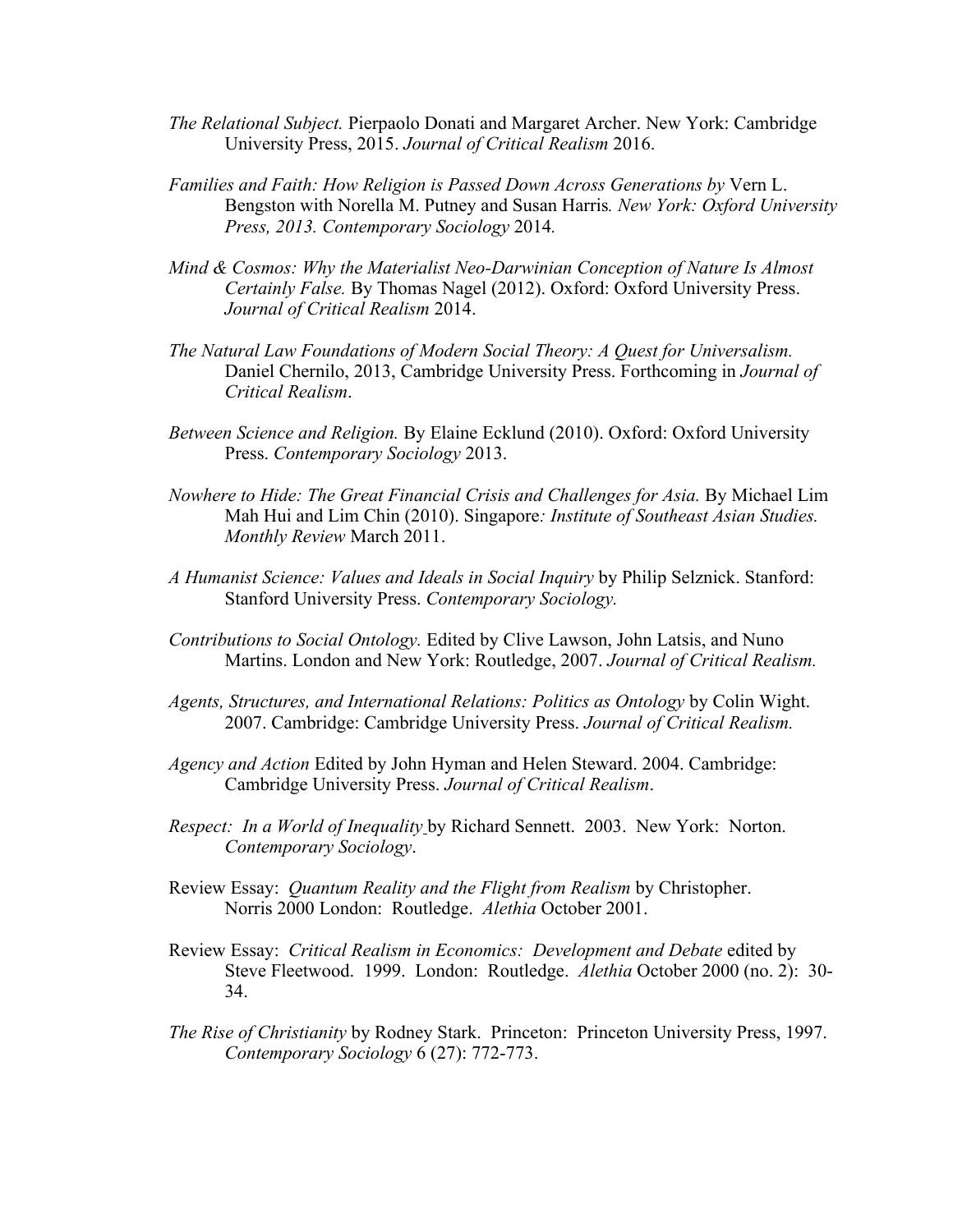- *Why Not Capitalism* Leo Panitch (ed.). London: Merlin Press, 1995, *Contemporary Sociology*, 1996; 25 (6): 771-772.
- *The Logics of Social Structure* by Kyriakos Kontopoulos. Cambridge, 1992, *Critical Sociology*, 1995; 21 (3): 129-131.
- Review Essay: *Analytical Marxism* by Tom Mayer (Sage, 1994); *Egalitarian Perspectives* by Jon Roemer (Cambridge, 1994); *Alien Politics* by Paul Thomas (Routledge, 1994); *Interrogating Inequality* by Erik Ohlin Wright (Verso, 1994) in *Contemporary Sociology*, 1995; 24 (2): 166-168.

*The Structure of Society* by Julian Marias. University of Alabama Press, 1988. *Contemporary Sociology*, 1989; 17:713-714.

## **Editorials:**

"US Policy on Nicaragua Should Address Economics," *Christian Science Monitor*, Wednesday, October 20, 1993, p. 19.

## **Videos:**

Truth and Democracy in the Age of Trump (not yet generally accessible) May 2, 2018

Interview with Professor Doug Porpora on Critical Realism and Contemporary Sociology. https://www.youtube.com/watch?v=lNJhdCLLlzE

Douglas Porpora: A Basic Introduction to Critical Realism. https://www.youtube.com/watch?v=sLl4golyFJQ

Reconstructing Sociology: The Critical Realist Approach. https://www.youtube.com/watch?v=qBurv-dMk2g

Dehumanization in Social Theory. https://www.youtube.com/watch?v=5V4x-aBGOFI

Douglas Porpora XXI PASS Plenary https://www.youtube.com/watch?v=tuBPT7iWpxo

Douglas Porpora XXII PASS Plenary https://www.youtube.com/watch?v=hoOsV8ywXDg

## **Books:**

*Post-Human Futures and Artificial Intelligence.* Mark Carrigan and **Douglas Porpora** (eds.) London: Routledge, 2021.

*Reconstructing Sociology: The Critical Realist Approach.* **Douglas Porpora**. Cambridge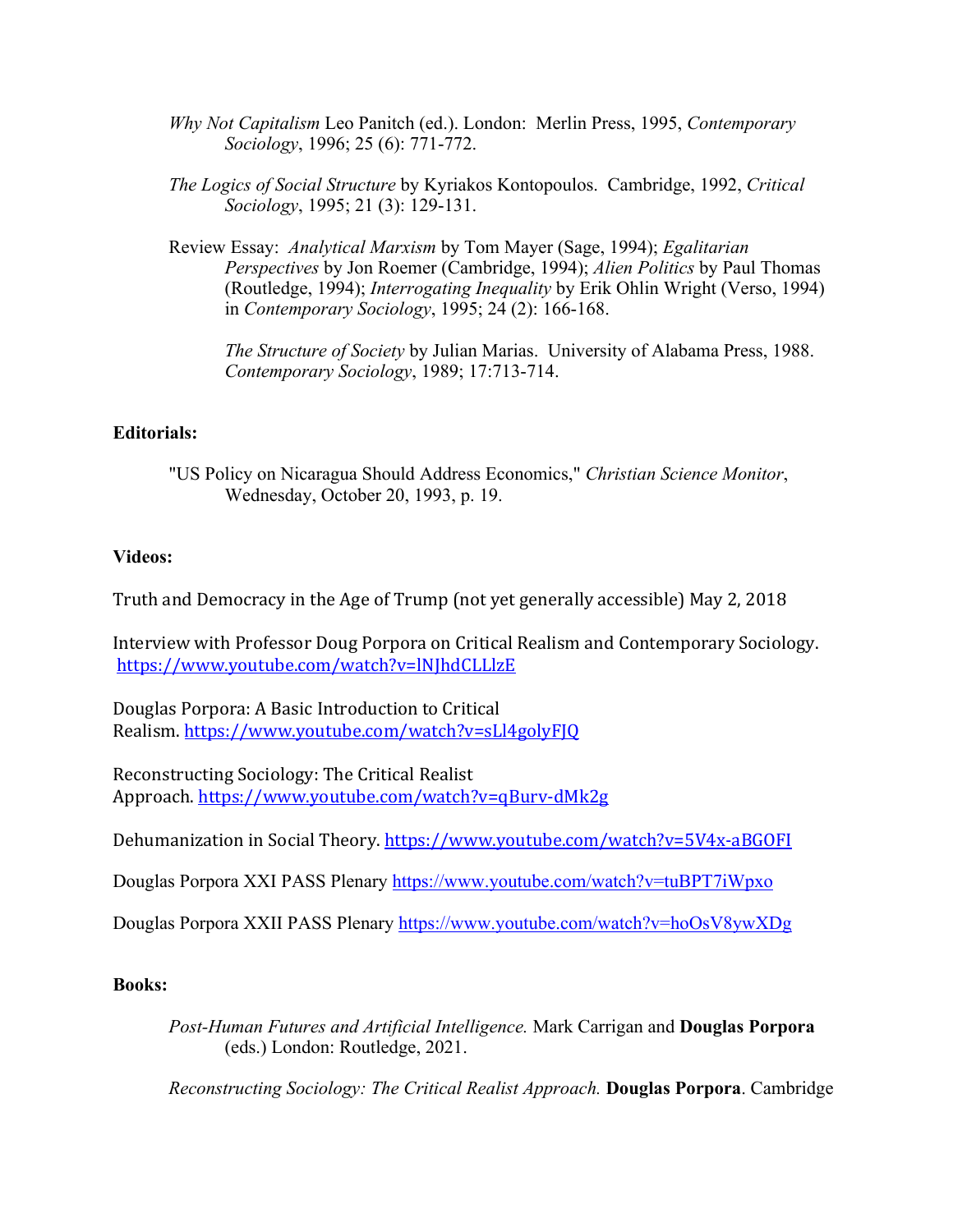University Press, 2015. *Cheryl Frank Memorial Prize* Co-Winner 2016.

- *Post-Ethical Society: The Iraq War, Abu Ghraib, and the Moral Failure of the Secular.*  **Douglas Porpora**, Alexander Nikolaev, Julia Hagemann, and Alexander Jenkins. University of Chicago Press, 2013.
- *Transcendence: Critical Realism and God*. Margaret Archer, Andrew Collier, and **Douglas Porpora**. Routledge, 2004. Polish Translation 2021.
- *Landscapes of the Soul: The Loss of Moral Meaning in American Life.* **Douglas Porpora.** Oxford University Press, 2001.
- *How Holocausts Happen: The United States in Central America.* **Douglas Porpora.** Temple University Press, 1990.
- *The Concept of Social Structure.* **Douglas Porpora**. Greenwood Press, 1987.

#### **Journal Articles:**

- **Douglas Porpora** (2021) "Critical Realism Versus Pragmatism" Forthcoming in the *Journal of Critical Realism*.
- Katarzyna Elliot-Macsymovicz, Alexander Nikolaev, and **Douglas Porpora** (2021) "How Much Can You Say in a Tweet? Political Argumentation on Twitter" in *Humanities and Social Sciences Communication*. Online.
- **Douglas Porpora** (2021) "A Personal View of Critical Realism" Forthcoming in *Archerian Studies* a Polish journal. To be published in Polish and English.
- **Douglas Porpora** (2021) "Supervenience Physicalism and the Berry Paradox." *Philosophia* 49: 1681-1693.

**Douglas Porpora** (2020) "Populism, Citizenship, and Post-Truth Politics" *Journal of Critical Realism*. DOI: 10.1080/14767430.2020.1800967.

- David Kutzik and **Douglas Porpora** (2020) "Critical Realism and the Varieties of Materialism." Science and Society. https://doi.org/10.1521/siso.2021.85.1.13
- **Douglas Porpora** and Jamie Morgan (2020) "American sociology, realism, structure and truth: an interview with Douglas V. Porpora." *Journal of Critical Realism*: 1-23.
- **Douglas Porpora**, and Seif Sekalala (2019) "Truth, communication, and democracy." *International Journal of Communication* 13: 18.
- **Douglas Porpora** (2019) "A reflection on critical realism and ethics." *Journal of Critical Realism* 18, no. 3: 274-284.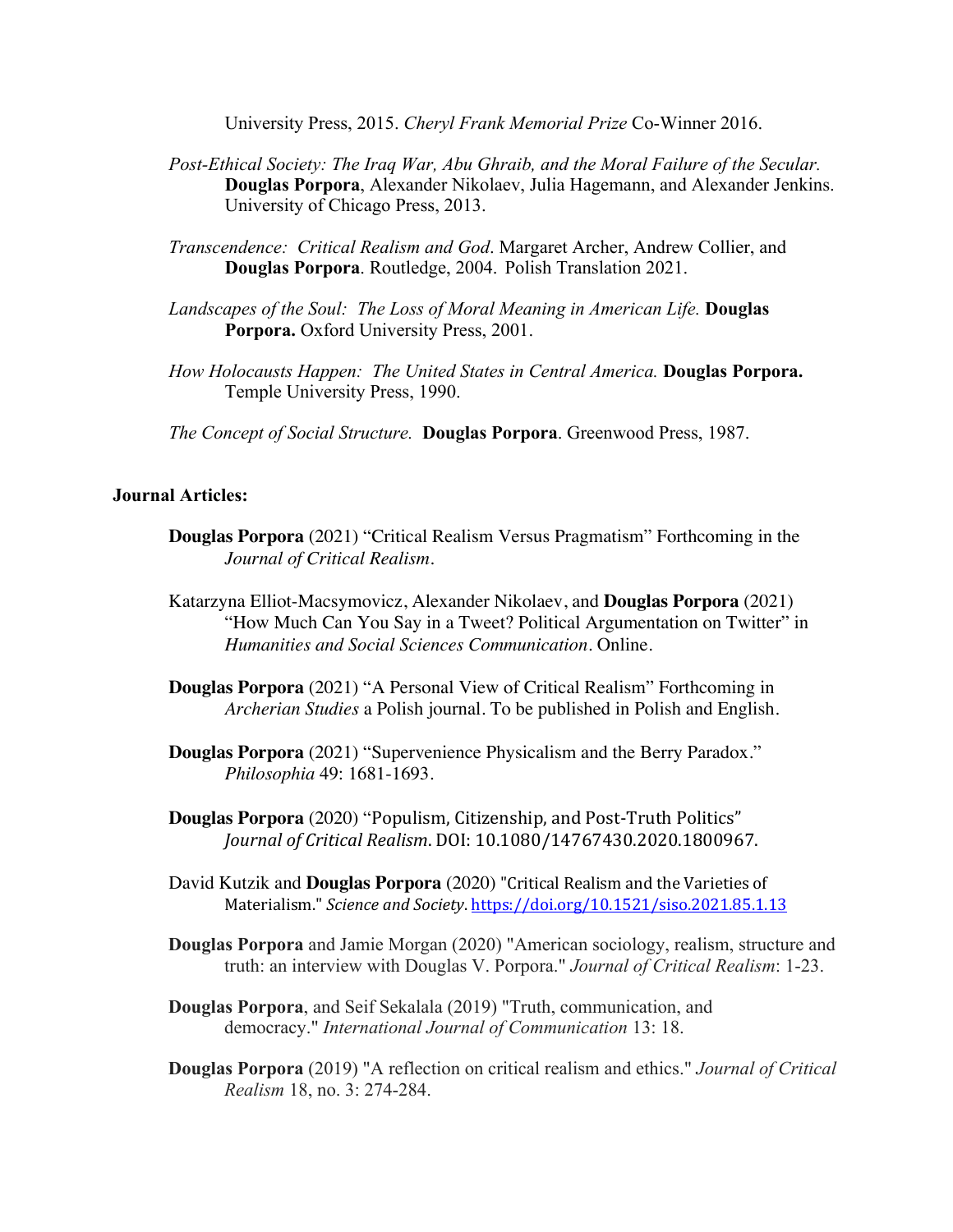- Richmond, Julia C., and **Douglas V. Porpora** (2019) "Entertainment politics as a modernist project in a Baudrillard world." *Communication Theory* 29, no. 4: 421- 440.
- **Douglas Porpora** (2018) "Does Secularization Matter?" *Journal of Religion and Society* 17: 32-53.
- **Douglas Porpora** (2018) "Materialism, Emergentism, and Social Structure: A Response to Wendt's *Quantum Mind*" *Journal for the Theory of Social Behaviour* 48 (2): 183-187.
- **Douglas Porpora** (2017) "Dehumanization in Theory: Anti-Humanism, Non-Humanism, Post-Humanism and Trans-Humanism" *Journal of Critical Realism* 16: 353-367.
- **Douglas Porpora** (2017) "Tony Lawson from a Sociological Point of View" *Cambridge Journal of Economics* 41 (5): 1525–1537.
- **Douglas Porpora** (2016) "Response to Tony Lawson: Sociology versus Economics and Philosophy" *Journal for the Theory of Social Behaviour* 46 (4): 420-425.
- **Douglas Porpora** (2016) "The Recent Methods Debate in American Sociology and how Critical Realism Fits Into It" *Journal of Critical Realism* 4: 342-351.
- Imaani El-Burki, **Douglas Porpora**, and Rachel Reynolds (2016) "When Race Matters: What Newspaper Opinion Pieces Say about Race & Poverty." *International Journal of Communication* 10: 1388-1404.
- **Douglas Porpora** (2016) "The Meaning of Culture and the Culture of Empiricism In American Sociology." *The American Sociologist* 47 (4): 30-47.
- Ashley Patwell, Tyson Mitman, and **Douglas Porpora** (2015) "Terrorism as Failed Political Communication" *International Journal of Communication* 9: 1120-1139.
- James Malazita, Alexander Nikolaev, and **Douglas Porpora** (2014) "Moral Argument in the Public Sphere: The Case of Bosnia" *Review of Communication*. Online.
- **Douglas Porpora** (2013) "How Many Thoughts Are There? Or Why We Likely Have No *Tegmark Duplicates* 1010^115 meters Away" *Philosophical Studies* 63: 133-149.
- Tyson Mitman, Alexander Nikolaev and **Douglas Porpora** (2012) "The Critical Moral Voice on U.S. Newspaper Opinion Pages" *Communication, Culture, and Critique* 5 (3): 392-408.
- Alexander Jenkins, Alexander Nikolaev, and **Douglas Porpora** (2012) "Moral Reasoning and the Online Debate about Iraq" *Political Communication* 29:1, 44-63.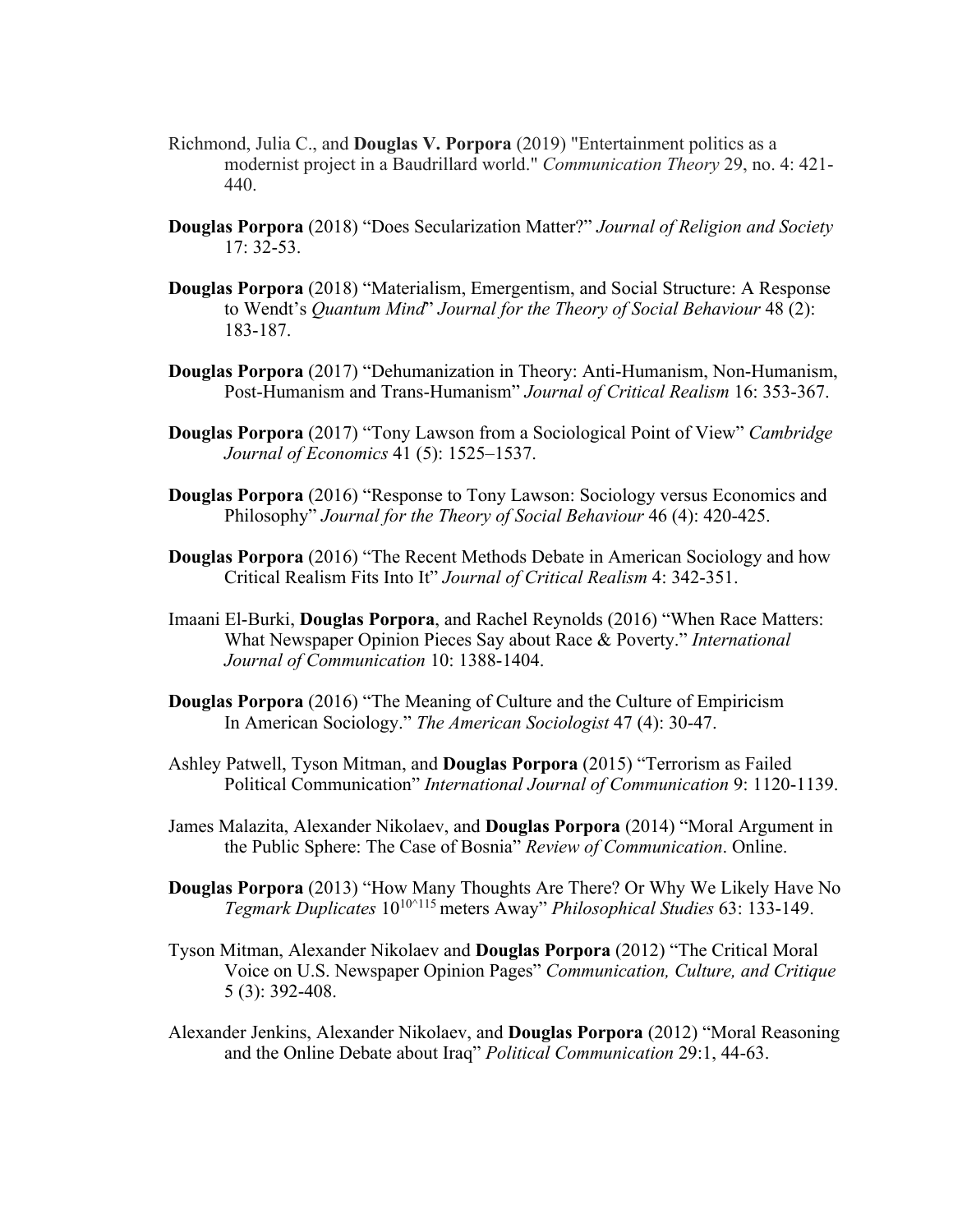- Magali Sarfatti Larson and **Douglas Porpora** (2011) "The Resistible Rise of Sarah Palin" in *Sociological Forum* 26 (4): 754-778.
- **Douglas Porpora** (2011) "Critical Terrorism Studies: A Political Economic Approach Grounded in Critical Realism." *Critical Studies on Terrrorism* 4 (1): 39-56.
- **Douglas Porpora,** Alexander Nikolaev, and Julia Hagemann (2010) "Torture, Abuse, Frames, and the Washington Post" *Journal of Communication* June 60 (2) 254- 270.
- **Douglas Porpora** and Alexander Nikolaev (2008) **"**Moral Muting in US Newspaper Op-Eds Debating the Attack on Iraq." *Discourse and Communication* 2 (2): 165-184.
- Alexander Nikolaev and **Douglas Porpora** (2007) "Talking War: How Elite U.S. Newspaper Editorials and Opinion Pieces Debated the Attack on Iraq." *Sociological Focus* 40 (1): 6-25.
- **Douglas Porpora** (2007) "On Elder-Vass: Refining a Refinement" *Journal for the Theory of Social Behaviour* 37 (2): 195-200.
- Alexander Nikolaev and **Douglas Porpora** (2006) "President Bush's Pre-War Rhetoric on Iraq: Paranoid Style in Action" With Alex Nikolaev. *Critical Inquiry in Language Studies* 3 (4): 245-262.
- **Douglas Porpora** (2006) "Methodological Atheism, Methodological Agnosticism, and Religious Experience." *Journal for the Theory of Social Behaviour* 36 (1): 57-75.
- **Douglas Porpora** (2005) **"**The Spiritual Turn in Critical Realism" *New Formations* 15 (1): 147-161.
- Colin Jerolmack and **Douglas Porpora** (2004) "Rationality, Religion, and Experience: A Response to the Newest Version of The Rational Choice Theory of Religion" *Sociological Theory* 22 (1): 140-160.
- Thomas Hewett and **Douglas Porpora** (1999) "What Students Do After They Shut Their Statistics Book" *Behavior Research Methods, Instruments, and Computers* 31: 314-319.
- **Douglas Porpora** (1997) "The Caterpillar's Question: Contesting Anti-Humanism's Contestations," *Journal for the Theory of Social Behaviour* (Special Issue) 1997, 27 (2/3): 243-264.
- **Douglas Porpora** (1996) "Are There Levels of Social Structure?" *Humboldt Journal of Social Relation*s (Special Issue) 1996 22 (2): 15-29.
- **Douglas Porpora** (1996) "Heroes, Religion, and Transcendental Metanarratives," *Sociological Forum* 11 (2): 209-230.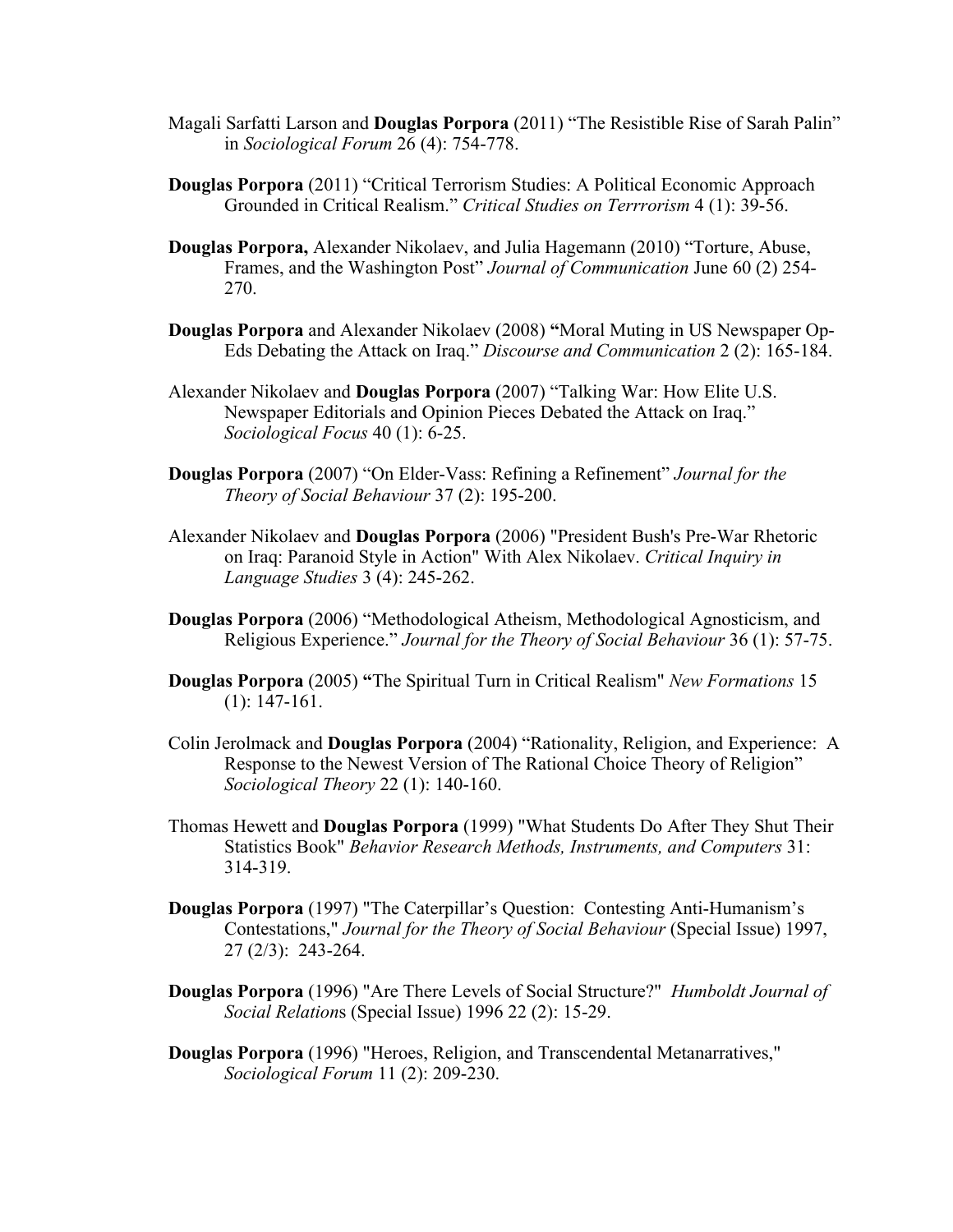- **Douglas Porpora** (1993) "The Theoretical Status of Marxism," *Wisconsin Sociologist* 30: (13) 97-105.
- Elizabeth Petras and **Douglas Porpora** (1993) "Participatory Research: Three Models and an Analysis" (with Elizabeth McClean Petras) *American Sociologist* (Special Issue), 107-125.
- **Douglas Porpora** (1993) "Cultural Rules and Material Relations," *Sociological Theory* 11 (2): 212-229.
- **Douglas Porpora**, Mah Hui Lim and Usanee Prommas (1992) "Rejoinder to Narayanan and Kimura," *Development and Change*, 1992: 149-154.
- **Douglas Porpora** (1989) "Four Concepts of Social Structure." *Journal for the Theory of Social Behaviour* 19: 195-212.
- **Douglas Porpora** (1989) "A Response to Jonathan Turner's Behavioral Theory of Social Structure," *Journal for the Theory of Social Behaviour* 19:127-130.
- **Douglas Porpora,** Mah Hui Lim, and Usanee Prommas (1989) "The Role of Women in the International Division of Labor: The Case of Thailand" *Development and Change*. 1989, 20: 269-294.
- Mah Hui Lim and **Douglas Porpora** (1988) "Capitalism and Democracy in Malaysia" *Southeast Asian Journal of Social Science* 1988; 16: 92 - 106.
- Mah Hui Lim and **Douglas Porpora** (1987) "Patterns of Stock Ownership and Interlocking Directorates Among Malaysia's Top Corporations" *Insurgent Sociologist* 1987, 14: 77-102.
- Mah Hui Lim and **Douglas Porpora** (1987) "The Political Economy of Migration in Thailand" *Journal of Contemporary Asia* 17:76-89.
- **Douglas Porpora** (1986) "Physicians Prescription of Tranquilizers and Tranquilizer Abuse," *International Journal of the Addictions* 21:559-577.
- **Douglas Porpora** (1986) "A Response to Jeffrey Alexander's Theoretical Logic in Sociology Concerning the Alleged Unidimensionality of Marxian Theory." *Sociological Quarterly* 27:75-90.
- **Douglas Porpora** (1983) "Rejoinder" (to separate comments by Peter Blau, Jeffrey Isaac, Bruce Mayhew, Norbert Wiley and Jonathan Turner), *Journal for the Theory of Social Behaviour* (Special Issue) 13:309-320.
- **Douglas Porpora** (1983) "On the Prospects for a Nomothetic Theory of Social Structure" *Journal for the Theory of Social Behaviour* (Special Issue) 13:243-264.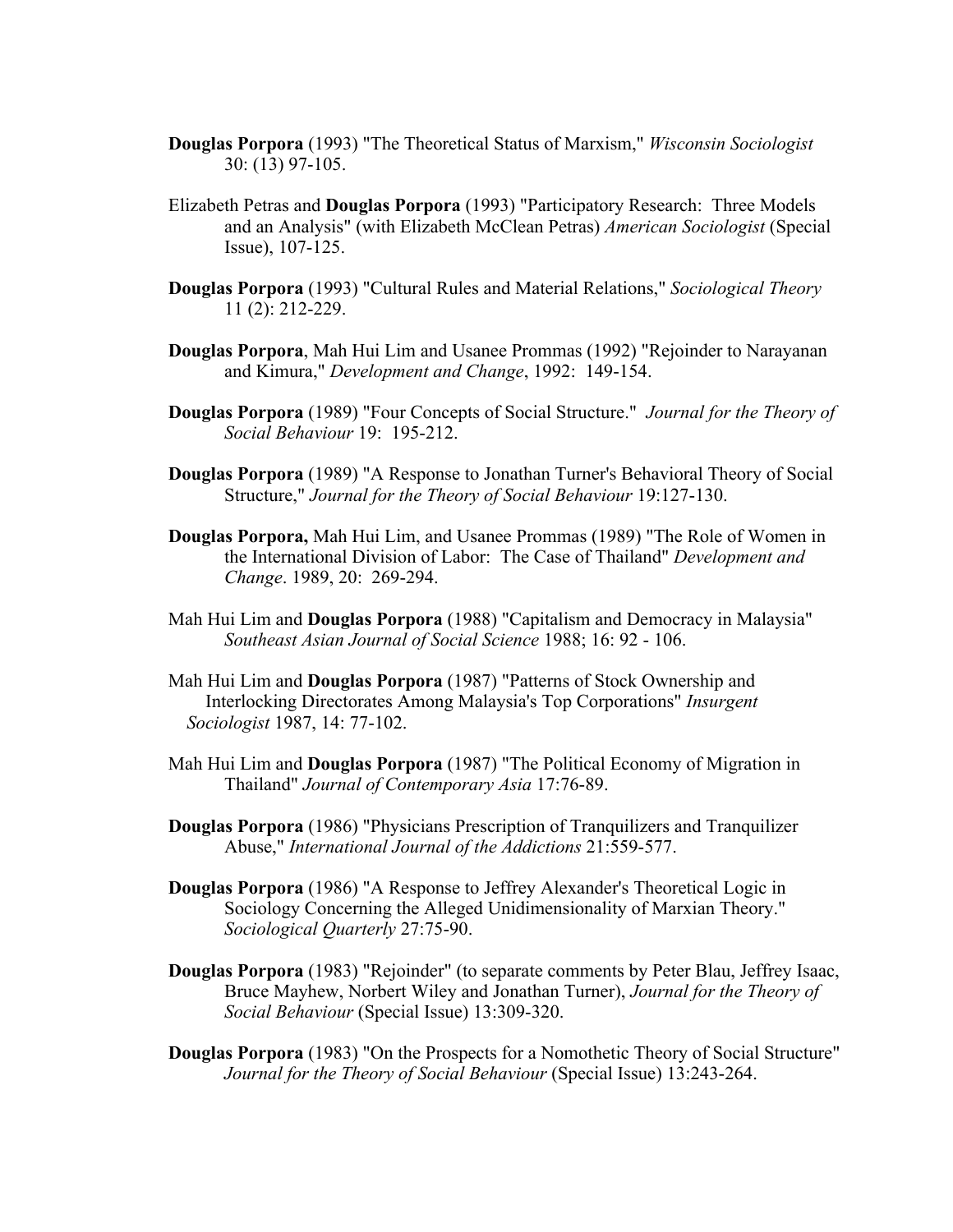- **Douglas Porpora** (1983) "On the Post-Wittgensteinian Critique of the Concept of Action in Sociology" *Journal for the Theory of Social Behaviour* 13 (2):129-146.
- **Douglas Porpora** (1982) "Nonreductive Materialism and the Materialisms of Marx and Heidegger" *Human Studies* 5:13-30.
- **Douglas Porpora** (1980) "Operant Conditioning and Teleology." *Philosophy of Science* 47 (4):568-582.

#### **Book Chapters:**

- **Douglas Porpora** (2022) "Structural Approaches." Forthcoming in Stephanie Collins, Brian Epstein, Sally Haslanger, and Hans Bernhard Schmid (eds.) *The Oxford Handbook of Social Ontology.* New York: Oxford.
- **Douglas Porpora (**2021) "Why Andrew Sayer Matters." Forthcomng in
- **Douglas Porpora** (2021) "A Personal View of Critical Realism." Forthcoming in *Archerian Studies.*
- **Douglas Porpora** (2021) "On Robotophilia and Robotophobia" In Andrea Maccarini and Margaret Archer (eds.). *What Is Essential to Being Human?* New York: Routledge.
- **Douglas Porpora** (2021) "Humanity's End: Where Will We Be in a Million Years?" In Mark Carrigan and Douglas Porpora (eds.) *Post-Human Futures and Artificial Intelligence*. Routledge.
- **Douglas Porpora** (2019) "What They Are Saying About AI and Human Enhancement." In Emammanuel Lazega and Jamie Morgan (eds.) *Beyond the Matrix*. New York: Springer.
- **Douglas Porpora** (2018) "Preface." In Vincenzo Mario Bruno Giorgino and Zachary david Walsh (eds.) *Co-Designing the Economies in Transition. Radical Approaches in Dialogue with Contemplative Social Sciences*. New York: Palgrave Macmillan.
- **Douglas Porpora (**2018) "Vulcans, Klingons, and Humans: What Does Humanism Encompass?" *Forthcoming in Ex Machina: The Future of Humanity*. New York: Routledge.
- **Douglas Porpora** (2017) "Some Reservations about Human Flourishing." Pp. 45-61 in Margaret Archer (ed.) *Morphogenesis and Human Flourishing*. New York: Springer.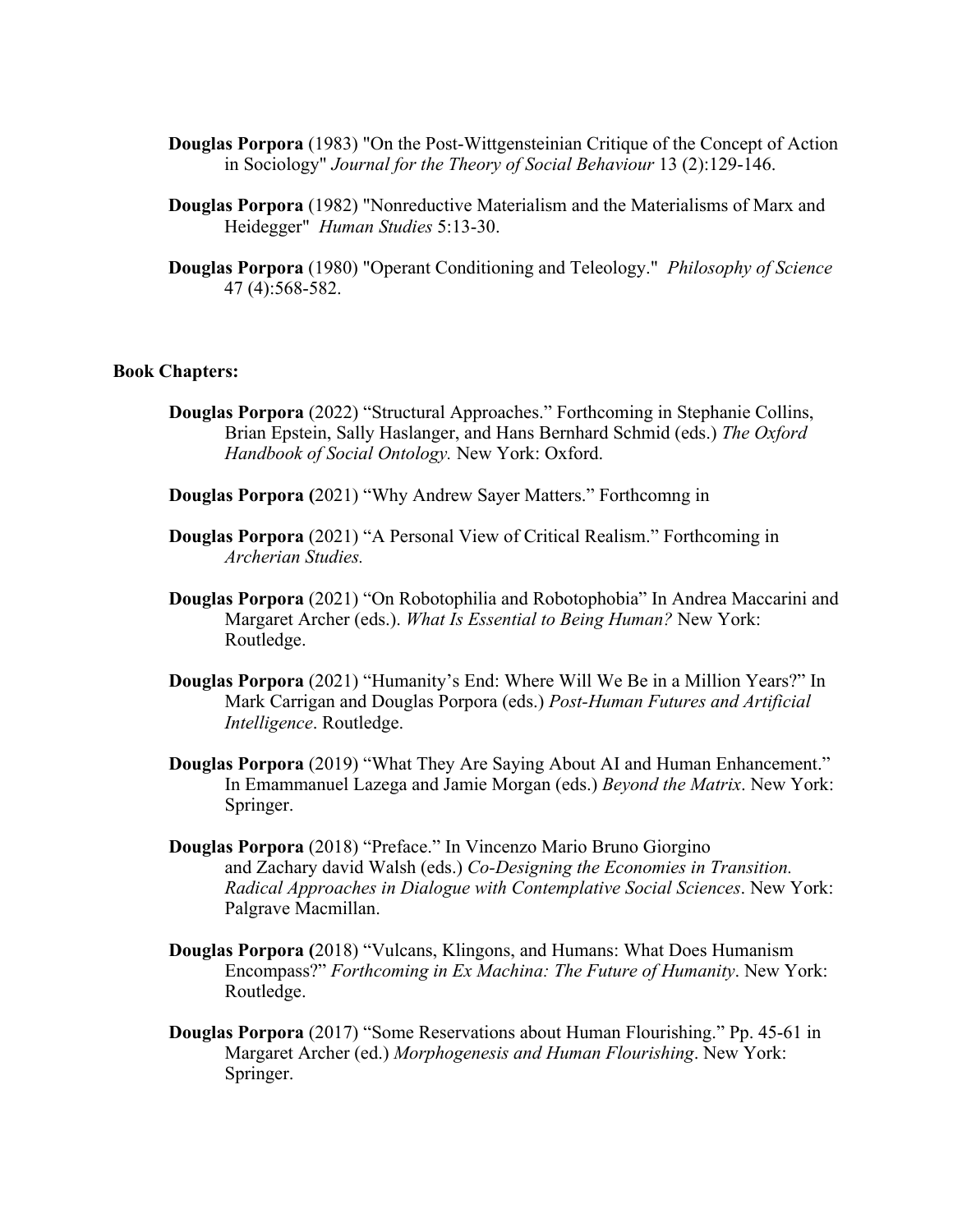- **Douglas Porpora** (2017) "Critical Realism as a Form of Relational Sociology." Forthcoming in Francois Dépelteau *Handbook of Relational Sociology*. New York: Springer.
- **Douglas Porpora** (2017) "Academic Freedom, Religion, and Social Science: Stories From the Front." In Kenneth Garcia (ed.) *Reexamining* Academic Freedom in Religiously Affiliated Universities: Transcending *Orthodoxies*. New York: Palgrave Macmillan.
- **Douglas Porpora** (2016) "Critical Realism and Spirituality." In Vincenzo Giogino and Valerie Bentz (eds.) *Contemplative Social Research: Caring for Self, Being, and Lifeworld.* New York: Palgrave Macmillan.
- **Douglas Porpora** (2016) "Forward." *Collected Works of Margaret A*rcher. New York: Routledge..
- **Douglas Porpora** (2016) "The Great Normative Changes of the Twentieth Century." Forthcoming in Margaret Archer (ed.) *Morphogenesis and the Crisis of Normativity*. New York: Springer.
- **Douglas Porpora** (2016) "The Historical Materialist Approach to Critical Terrorism Studies." In Richard Jackson (ed.) *The Routledge Handbook of Critical Terrorism Studies*. New York: Routledge. Forthcoming.
- **Douglas Porpora** (2015) "Sociology and the Common Good." In Daniel Finn (ed.) *Catholicism and the Common Good*. New York: Oxford.
- **Douglas Porpora** (2015) "Idiographic / Nomothetic." Entry in George Ritzer (ed.) *Wiley-Blackwell Encyclopedia of Sociology*. New York: Wiley-Blackwell. Forthcoming.
- **Douglas Porpora** (2014) "The Sociology of Religious Experience" online in Robert A. Scott and Stephen M. Kosslyn (eds.) *Emerging Trends in the Social and Behavioral Sciences*. New York: Sage.
- **Douglas Porpora** (2014) "Why Things Stay the Same." In Margaret Archer (ed.) *Generative Mechanisms and Social Change*. New York: Springer.
- **Douglas Porpora** (2013) "Contemporary Mechanisms of Social Change." In Margaret Archer (ed.) *Late Modernity: Trajectories Toward Morphogenetic Society*. New York: Springer.
- **Douglas Porpora** (2013) "Who Is Responsible? Critical Realism, Market Harms, and Collective Responsibility." Forthcoming in Daniel Finn (ed.) *The True Wealth of Nations*. New York: Oxford.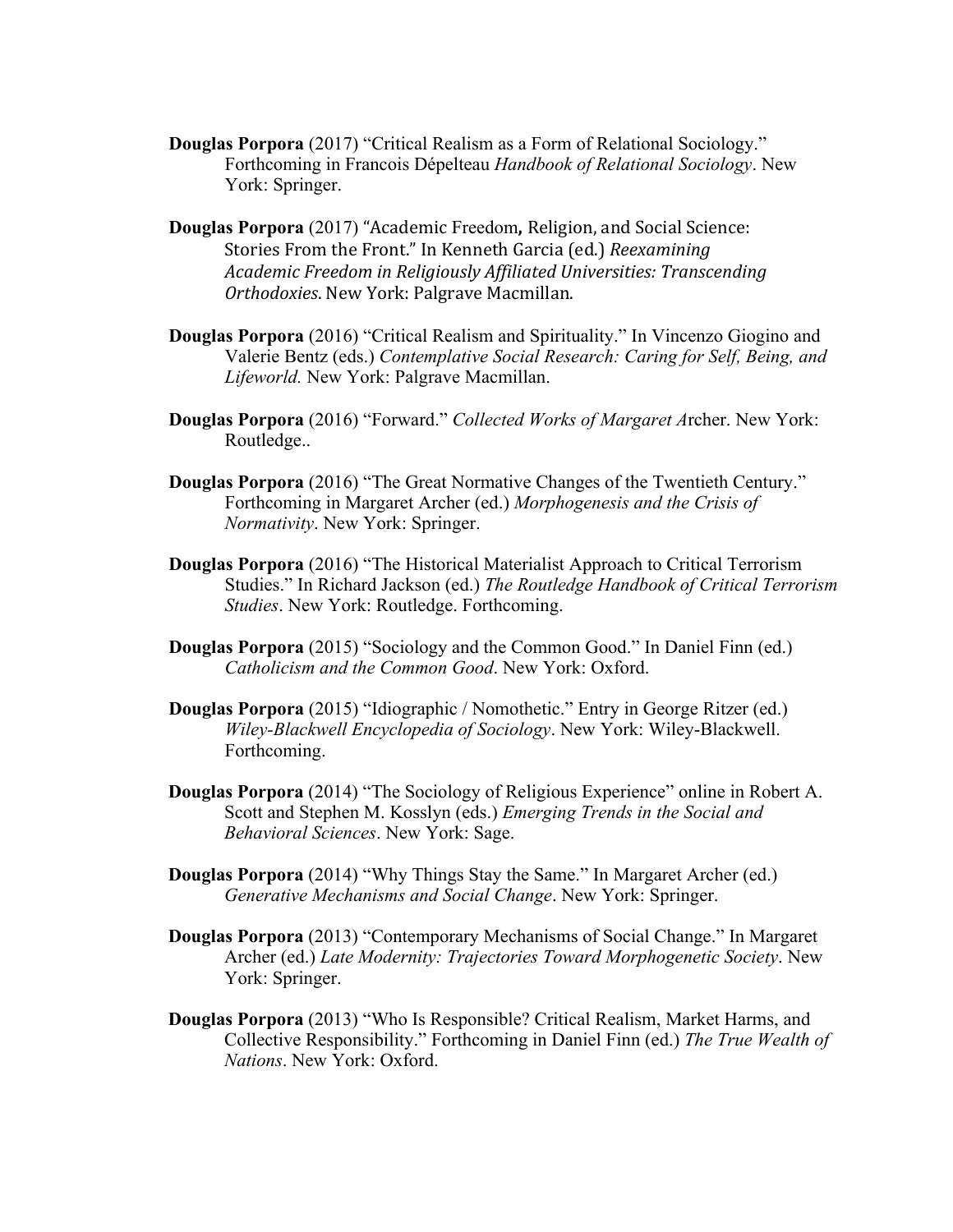- **Douglas Porpora** (2012) "Morphogenesis." In Margaret Archer (edited) *The Morphogenetic Society*. New York: Springer.
- **Douglas Porpora** (2011) "Critical Realism and the New World Order." In Andrea Maccarini (ed.) *Engaging With The World*. London: Routledge.
- **Douglas Porpora** (2011) "Response to Jamie Morgan." In Mervyn Hartwig and Jamie Morgan (eds.) *Critical Realism and Spirituality: Theism, Atheism, and Meta-Reality*. London, Routledge.
- **Douglas Porpora** (2011) "The Tension Between State and Religion in American Foreign Policy." In Jack Barbalet, Adam Possamai and Bryan S. Turner (eds.) *Religion and the State: A Comparative Sociology*. Abingdon: Anthem Press.
- **Douglas Porpora** (2010)" Inside the American State: Reconciling Political Economy and Discourse Analysis within a Critical Realist Framework." Pp. 88-100 in Jonathan Joseph and Colin Wight (eds.) *Scientific Realism and International Relations*. London: Palgrave Macmillan.
- Alexander Nikolaev and **Douglas Porpora** (2010) "Talking War: How Elite U.S. Newspaper Op-Eds Debated the War on Iraq" In Morton Ender and Steve Carlton-Ford (eds.) *The Handbook of War and Society*. New York and London: Routledge. Reprinted from 2007 article above.
- **Douglas Porpora** (2010) "Mandelbaum on Societal Facts and Societal Laws." In Ian Verstegan (ed.) *Maurice Mandelbaum and Twentieth Century Critical Realism*. London: Routledge.
- Wesley Shumar and **Douglas Porpora** (2010) "Self-Talk and Reflection: A View from the Unite States" In Margaret Archer (ed.) *Conversations about Reflexivity*. London: Routledge.
- **Douglas Porpora** (2008) "Recuperare la Causalitá: Il Metodo del Realismo in Sociologica." In Andrea Maccarini, Emmanuelle Morandi and Riccardo Prandini (eds.) *Realismo Sociologico*. Genoa: Marietti.
- **Douglas Porpora** (2008) "An Ethnography of the Mind" in *Newsletter of the Theory Section of the International Sociological Association*.
- David Koch and **Douglas Porpora** (2007) "Are SUV's the Enemy?" In Ernest Hakanen and Anne-Marie Obajtek-Kirkwood (eds.) *Signs of War*. New York: Lexington Books.
- **Douglas Porpora** (2007) "Sociology's Causal Confusion." In Ruth Groff (ed.) *Revitalizing Causality: Realism About Causality in Philosophy and Social Science*. London: Routledge.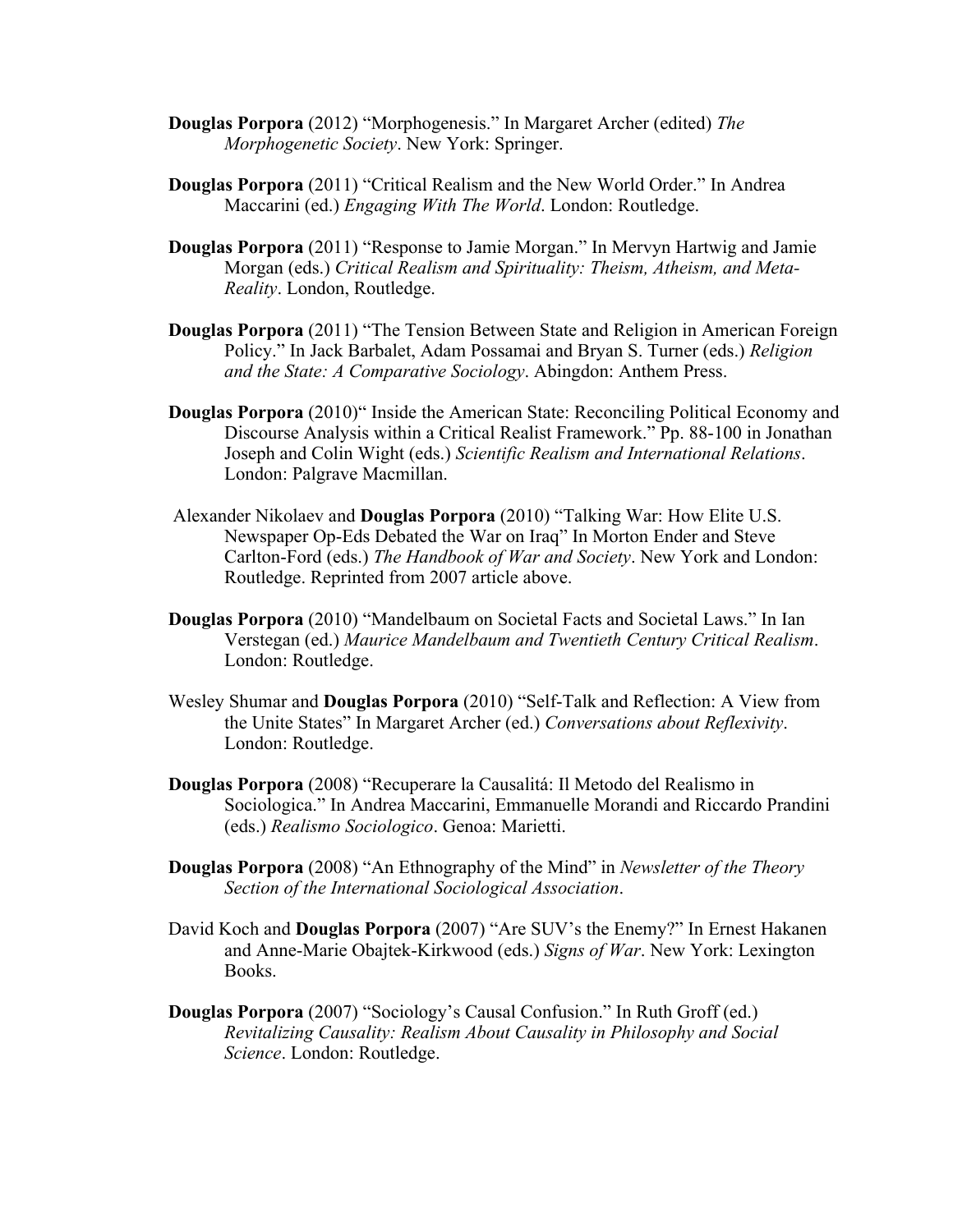- **Douglas Porpora** (2006) "Social Structure" and "Religion." Entries in Mervyn Hartwig (ed.) *Dictionary of Critical Realism*. London: Routledge.
- **Douglas Porpora** (2005) "Alienation and the Cosmos." Lauren Langman and Devorah Kalekin Fishman (eds.) *The Evolution of Alienation: Trauma, Promise and the Millennium*. Boulder: Rowman and Littlefield.
- **Douglas Porpora** (2005) "Bystanders." In Dinah Shelton (ed.) *The Encyclopedia of Genocide and Crimes Against Humanity*. Vol. I: 137-140. New York: Macmillan.
- **Douglas Porpora** (2004) **"**Objectivity and Phallogocentrism." In Margaret Archer and William Outhwaite (eds.) *On Objectivity: A Festschrift for Andrew Collier*. Routledge.
- **Douglas Porpora** (2003) "Private Dreams and Collective Ideals." In Arthur Shostak (ed.) *Viable Utopian Ideas*. New York: M.E. Sharpe.
- **Douglas Porpora** (2003) "Social Structure: The Future of a Concept." In David Knottnerus and Sing C. Chew (eds.) *Structure, Culture, and History: Recent Issues in Social Theory*. Rowman and Littlefield.
- **Douglas Porpora** (2001) "Do Realists Run Regressions?" *After Postmodernism? Critical Realism*. In Garry Potter and Jose Lopez (eds.) London: Continuum.
- **Douglas Porpora** (2000) "The Sociology of Ultimate Concern" *Alethia: The Newsletter of the International Association for Critical Realism*. April 1 (3): 10-15.
- **Douglas Porpora** (1999) "Action Research: The Highest Stage of Service Learning?" Pp. 121-134 in Sandra Enos, Gary Hesser, and Jim Ostrow (eds.) *Cultivating the Sociological Imagination: Concepts and models for Service-Learning in Sociology.* American Association for Higher Education in cooperation with the American Sociological Association.
- **Douglas Porpora** (1996) "I Always Was a Religious Kid." In Arthur Shostak (ed.) *Private Sociology.* General Hall Press.
- **Douglas Porpora** (1998) "Four Concepts of Social Structure." In *Critical Realism: Essential Readings*. Edited by Margaret Archer, Roy Bhaskar, Andrew Collier, Tony Lawson, and Alan Norrie. London: Routledge. Reprint of 1989 article above.
- **Douglas Porpora** (1985) "The Role of Agency in History: The Althusser-Thompson-Anderson Debate," *Current Perspectives in Social Theory*, Vol. 6, Scott McNall (ed.), JAI Press.
- Lynne Kotranski and **Douglas Porpora** (1982)"Tasty Baking Company: The Company that Stayed." In *Community and Capital in Conflict: Plant Closings and Job*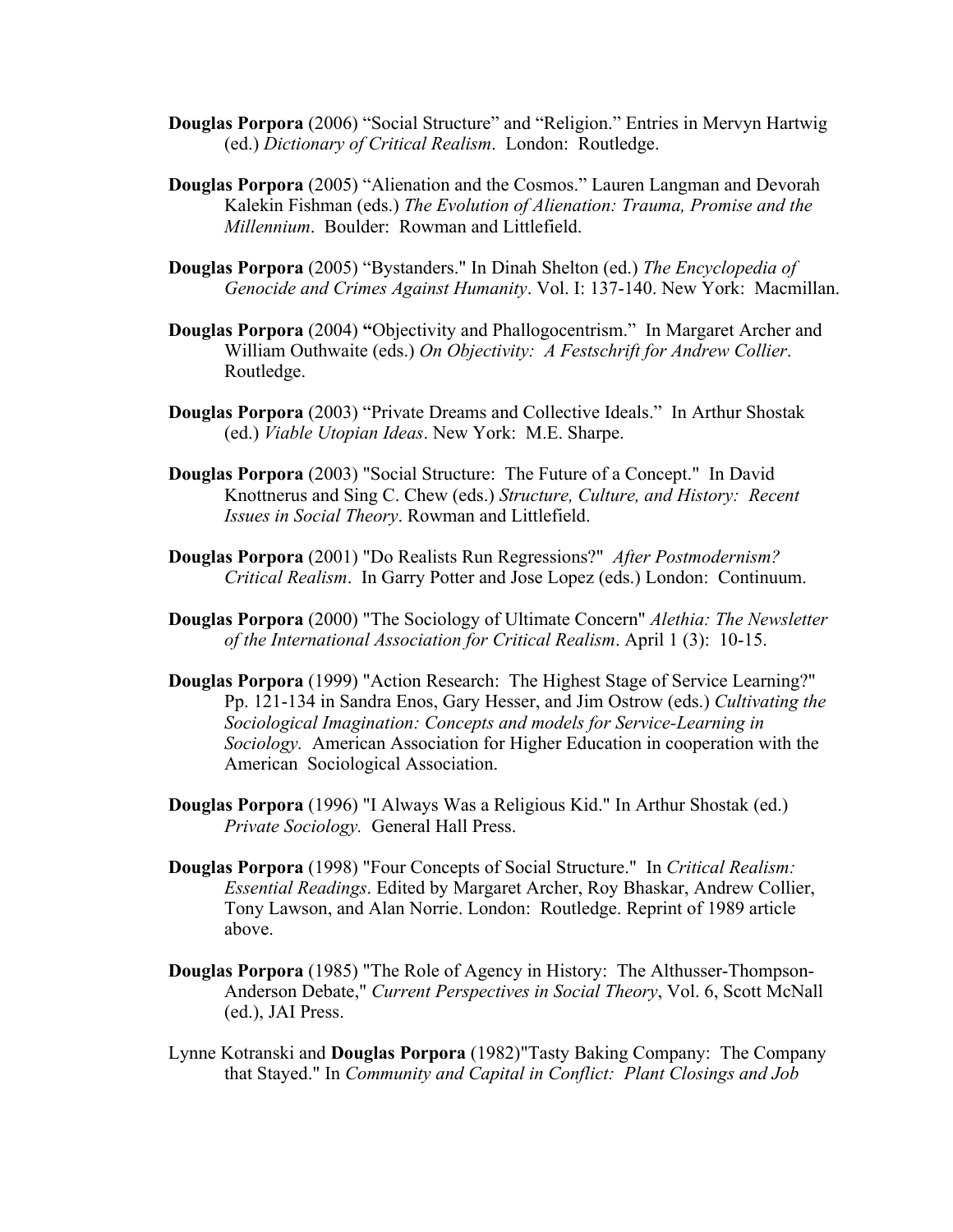*Loss*. Philadelphia: Temple University Press, 1982.

## **Reports:**

- *Welfare Reform: How Do We Define Success*. ( 2001) Report from the Welfare Reform Watch Project of NETWORK: A National Catholic Social Justice Lobby.
- *Poverty amid Plenty: The Unfinished Business of Welfare Reform*. (1999) Report from the Welfare Reform Watch Project of NETWORK: A National Catholic Social Justice Lobby.

#### **Presentations:**

**Douglas V. Porpora** (2022) "Seven Myths of American Sociology" Talk delivered to Critical Realism Reading Group University College London. March.

**Douglas V. Porpora** (2021) "What Makes Critical Realism Distinct." Talk presented to "Youth 4.0" Project at Wyższa Szkoła Humanistyczna TWP in Szczecin Poland, December.

**Douglas V. Porpora** First Wave Critical Realism. Presentation made at Pre-Conference Workshop. Virtual Meeting of the International Association of Critical Realism. Rhodes University Sept 2021.

**Douglas Porpora** (2021) "Critical Realism." April Presentation at book launch for Priscilla Alderson's *Critical Realism and Health and Illness Research*. University College, London.

**Douglas Porpora** (2021) "The Ontology of Critical Realism" May Presentation to *Equipe de Recherche sur les Rationalités Philosophiques et les Savoirs (ERRAPHIS)* University of Toulouse.

**Douglas Porpora** (2021) "Critical Realism." Invited talk at April launch of new book by Priscilla Alderson *Critical Realism for Health and Illness Research*. London.

Afrooz Mosallaeipour and **Douglas Porpora** (2021) "Citizen Videos vs. Legacy Media Visual Reports: The Coverage of the 2019 Iranian Oil Protests." March Meeting of the *Association for Education in Journalism and Mass Communication*, Norman, OK.

**Douglas Porpora** (2020) Critical Realism pre-conference workshop organizer and presenter "First Wave Critical Realism" October meeting of the *International Association of Critical Realism* (IACR), Warsaw.

**Douglas Porpora** (2020) "What Is Structural Racism?" Paper presented at the October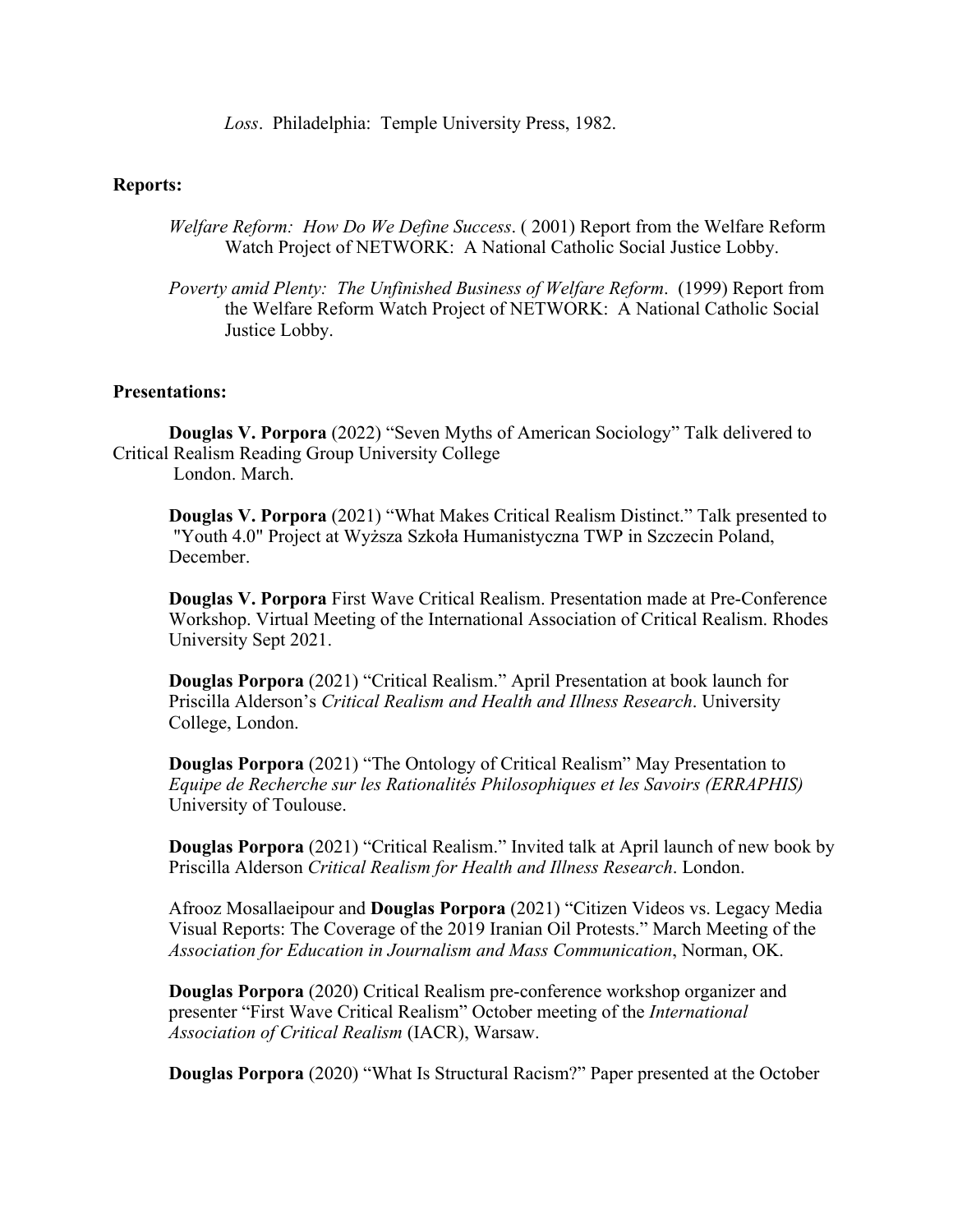meeting of the *International Association of Critical Realism* (IACR), Warsaw.

**Douglas Porpora** (2020) "Human Essence and AI: Might We Need to Afford Robots Human Rights?" Invited paper presented at the *Center for Social Ontology*. Grenoble School of Management. January.

**Douglas Porpora** (2019) "Humanity's End" Paper presented at Center for Social Ontology. January.

**Douglas Porpora** (2019) "Critical Realism, Populism, and Post-Truth Politics." Plenary presentation at the August meeting of the *International Association of Critical Realism*. Southampton, England.

David Kutzik and **Douglas Porpora** (2019) "Varieties of Materialism." Paper presented at August meeting of the *International Association of Critical Realism*. Southampton, England.

**Douglas Porpora** (2019) "How Andrew Collier Reconciled Marxism and Christianity." Roundtable contribution at August Annual Meeting of the *International Association of Critical Realism*. Southampton, England.

**Douglas Porpora** (2019) "What Is Critical Realism?" Talk presented to Department of Government, University of Peking, Beijing, China. November 8.

**Douglas Porpora** (2019) "Causal Powers in the Social World." Invited paper presented at A Powerful Universe - Levels of Powers. Dispositions and their applications in Science, Metaphysics, and Theology, Centre Sèvres Jesuit Theological Faculty, Paris October 8-9.

**Douglas Porpora** (2019) "Bhaskar's *The Possibility of Naturalism*." Lecture presented at pre-conference workshop at the August meeting of the *International Association of Critical Realism*. Southampton, England.

**Douglas Porpora** (2019) Invited organizing Meeting for workshop on Critical Realism and Complexity theory. August. The Hague, Netherlands.

**Douglas Porpora** and Seif Sekalala (2018) "Communication, Truth, and Democracy." Paper presentation at August meeting of the *International Association of Critical Realism*. Lillehammer and at *Eastern Communication Association* (among top papers) March, Boston.

**Douglas Porpora** (2018) "Critical Realism on Emergence and Social Structure." Lecture to *Workshop of Critical Realism Network*. Yale University, April.

Julia Richmond and **Douglas Porpora** (2018) "Entertainment Politics as a Modernist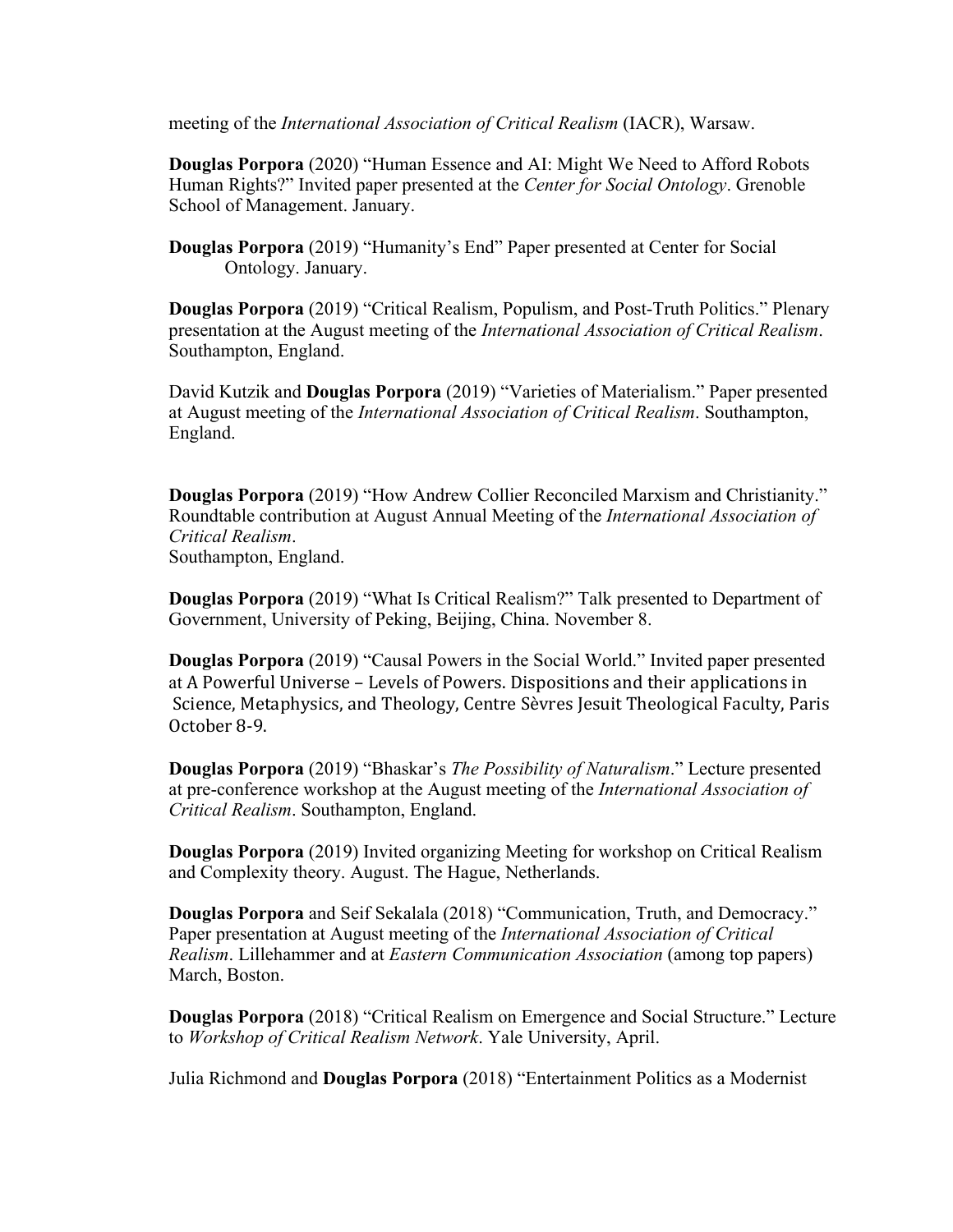Project in a Baudrillard World." Paper presented at May meeting of the *International Communication Association*. Prague.

**Douglas Porpora** (2017) "Does Secularization Matter?" Paper presented at invited Symposium sponsored by the Kripke Center at Crieghton University, Omaha, NEB Oct 5-6.

**Douglas Porpora** (2017) "Reconstructing Sociology" Invited presentation at Princeton Theological Seminary.

**Douglas Porpora (**2017) Guest lecturer at Graduate Student Working Group on Human Flourishing. August Yale University.

**Douglas Porpora** (2017) "Metatheory and Grand Theory" Plenary presentation at *Beyond Positivism Conference* sponsored by Critical Realism Network. August Montreal, Canada.

**Douglas Porpora** (2017) "Cheryl Frank Memorial Prize Plenary Lecture." July meeting of the *International Association of Critical Realism*. Turin, Italy.

**Douglas Porpora (**2017) "Vulcans, Klingons, and Humans: What Does Humanism Encompass?" Center for Social Ontology. Invited Talk. London.

**Douglas Porpora** (2017) "Does a Moral Nation Deliberate Morally about War and Its Conduct?" Invited talk at *Center for Research on Military Organization (CRMO)* in the Department of Sociology at the University of Maryland.

**Douglas Porpora** (2017) "Are Parameters Causes?" Plenary Talk at June meeting of *Critical Social Ontology Workshop*. St. Louis, Mo.

**Douglas Porpora** (2017) "The Successes and Failures of Democracies in Dealing with Social and Cultural Exclusion." Paper presented at Plenary Session of the *Pontifical Academy of Social Sciences*. Vatican City.

**Douglas Porpora** (2017) "Truth as Value and Foundation for Democracy." Invited talk at mini-conference on Values and Human Flourishing in Humanities and Social Science" Yale University. March 24-25.

**Douglas Porpora** (2016) "Dehumanization in Theory: Anti-Humanism, Non-Humanism, Post-Humanism and Trans-Humanism" Keynote Lecture at July Meetings of the International Association of Critical Realism" Cardiff.

**Douglas Porpora** (2016) "Unconditional Love, Religion, and MetaReality." Paper presented at July Meetings of the International Association of Critical Realism" Cardiff.

David Kutzik and **Douglas Porpora** (2016) "The Digital Rise of Marxism." Paper presented at the March meetings of the *Eastern Sociology Society*. Boston.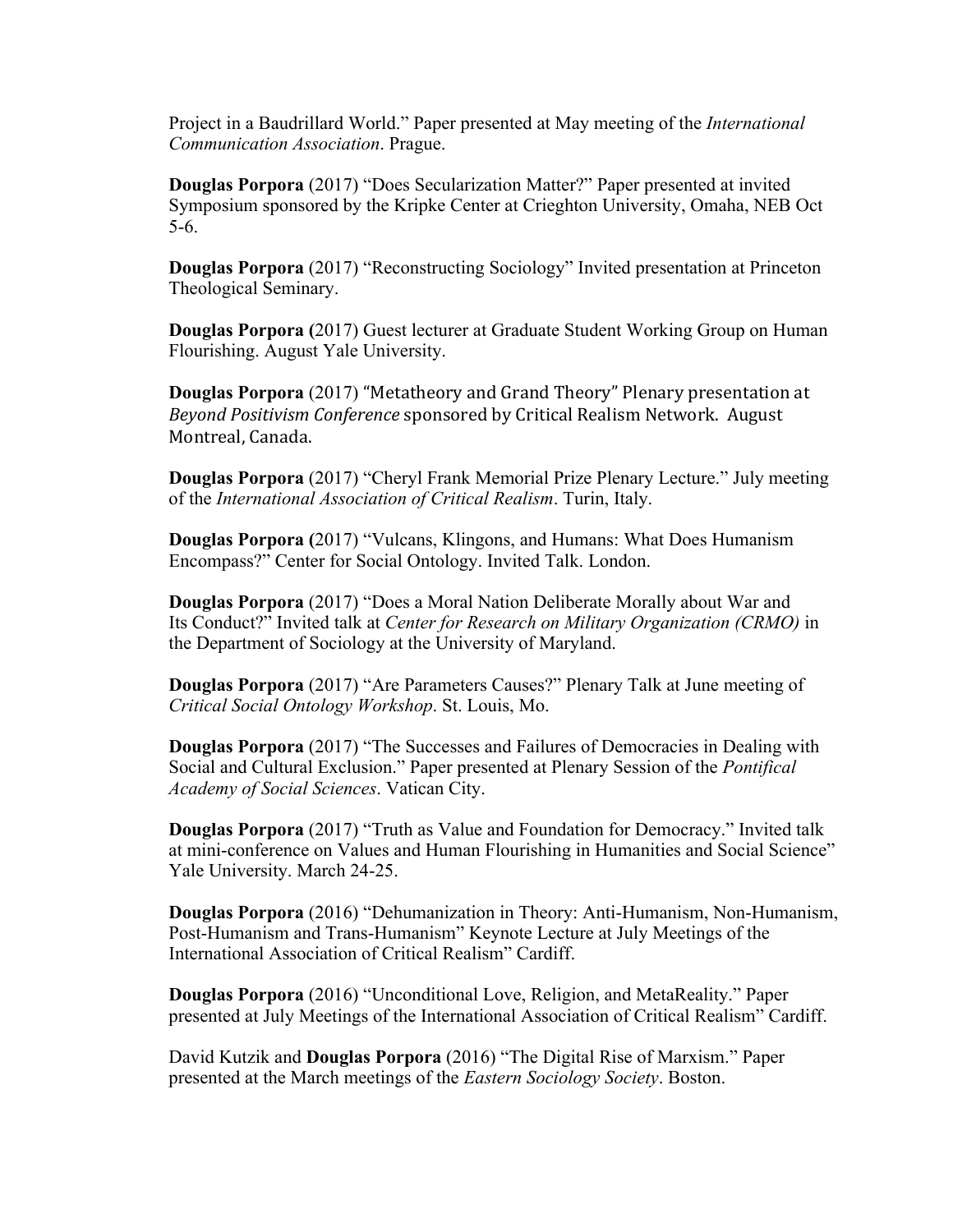- **Douglas Porpora** (2016) "What is Causality and What Kinds of Things Can Exhibit It? Invited Talk at *Causal Powers and Social Science Conference*. March, Yale University.
- **Douglas Porpora** (2016) "Response to Jose Casanova on 'Changes in the World Cultural Situation Since 1981.'" *La Centesimus Annus 25 Anni Dopo* (Plenary Session *of the Pontifical Academy of Social Sciences*). April, 2016, Vatican City.
- **Douglas Porpora** (2015) *Reconstructing Sociology: The Critical Realist Approach*. Webinar sponsored by the Critical Realism Network Wed, Nov 4th, 2015 at 12:00 pm EST. http://www.criticalrealismnetwork.org.
- **Douglas Porpora** (2015) "The Sociology of Religious Experience" Messiah College. October.
- **Douglas Porpora** (2015) "Academic Freedom, Religion, and Social Science: Stories from the Front." Plenary paper presented at October Conference *Transcending Orthodoxies: Reexamining Academic Freedom in Religiously-Affiliated Colleges and Universities*. Center for the Study of Science and Religion. Notre Dame, IN.
- **Douglas Porpora** (2015) "The Recent Methodological Debate in American Sociology and where Critical Realism Fits Into It" Plenary paper presented at August *Meeting of International Association of Critical Realism*. Notre Dame, IN.
- **Douglas Porpora** (2015) Part of Instruction Team at National Graduate Student Workshop on Critical Realism in Sociology" Chicago. August 8-22.
- **Douglas Porpora** (2015) Webinar on *Reconstructing Sociology* for Critical Realism Network. July.
- **Douglas Porpora** (2015) Plenary Panel on Research Methodology. August *Meeting of International Association of Critical Realism*. Notre Dame, IN.
- **Douglas Porpora** (2015) "Science and Religion: What Difference Does Critical Realism Make?" Plenary paper at *New Conversations in Science and Religion*. Center for the Study of Religion and Society. Notre Dame University. Notre Dame, IN. August.
- **Douglas Porpora** (2015) "How To Reduce Demand for Human Trafficking Through Normative Change." Plenary paper presented at the *Pontifical Academy of the Social Sciences*. April, Vatican City.
- **Douglas Porpora** (2015) "The Great Normative Changes of the Twentieth Century." Paper presented January 2015 at invited workshop sponsored by the *Center of Social Ontology*. Cardiff, United Kingdom.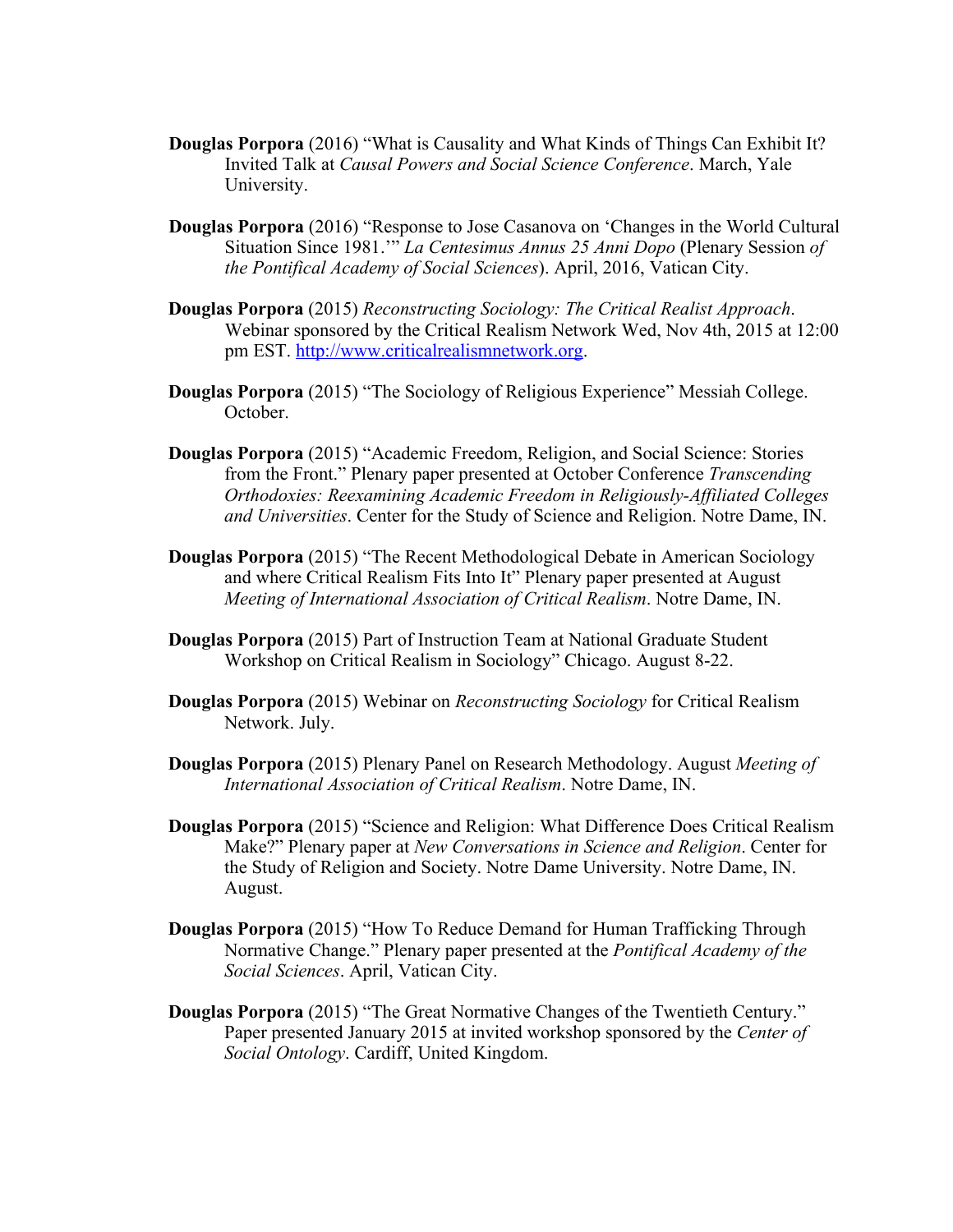- **Douglas Porpora** (2014) "What's Wrong With Sociology?" Paper presented at the July 2014 meeting of the *International Association of Critical Realism*. London, England.
- **Douglas Porpora** (2014) "What Sociology Can Tell Catholics About the Market and the Common Good." Paper presented June 2014 at invited workshop sponsored by the *Institute for Advanced Catholic Thought*. University of Southern California.
- **Douglas Porpora** (2014) "Why Things Stay the Same." Paper presented January at invited workshop sponsored by the *Center of Social Ontology*. Oxford, England.
- **Douglas Porpora** (2013) "The Critical Realist Approach to Social Structure." Paper presented at July *Invited Conference on Critical Realism* sponsored by Templeton Foundation, New York.
- **Douglas Porpora** (2013) "Against the Practice Turn." Keynote Address at July meetings of the *International Association of Critical Realism*, Nottingham, England.
- **Douglas Porpora** (2012) "Rethinking Grand Strategy Making: The Contribution of Scientific Realism." Paper presented at Annual Meetings of North East Section of the International Studies Association. Baltimore.
- **Douglas Porpora** (2012) "Mechanisms, Markets, and Responsibility." Paper presented in June at the *Institute for Advanced Catholic Study.* University of Southern California, Los Angeles.
- **Douglas Porpora** (2012) "Morphogenesis." Paper presented in January at invited workshop at the Centre D'Ontologie Social. Lausanne, Switzerland.
- James Malazita, Alexander Nikolaev and **Douglas Porpora** "The Form of Moral Reasoning in the Public Sphere: The Case of Bosnia." Paper to be presented at May 2012 meetings of the Eastern Communication Association in Boston and June meetings of the International Communication Association in Phoenix.
- Tyson Mitman, Alexander Nikolaev and **Douglas Porpora** "The Critical Moral Voice on U.S. Newspaper Opinion Pages." Paper Presented at May 2012 meetings of the Eastern Communication Association in Boston and June meetings of International Communication Association in Phoenix.
- Alexander Jenkins, Alexander Nikolaev, and **Douglas Porpora** "Fragmentation and Bias on Television." Paper Presented at May 2012 meetings of the International Communication Association in Phoenix.
- Ashley Farkas, Tyson Mitman, and **Douglas Porpora** (2012) "Terrorism as a Communicative Act." Paper Presented at April 2012 meetings of the Eastern Communication Association in Boston.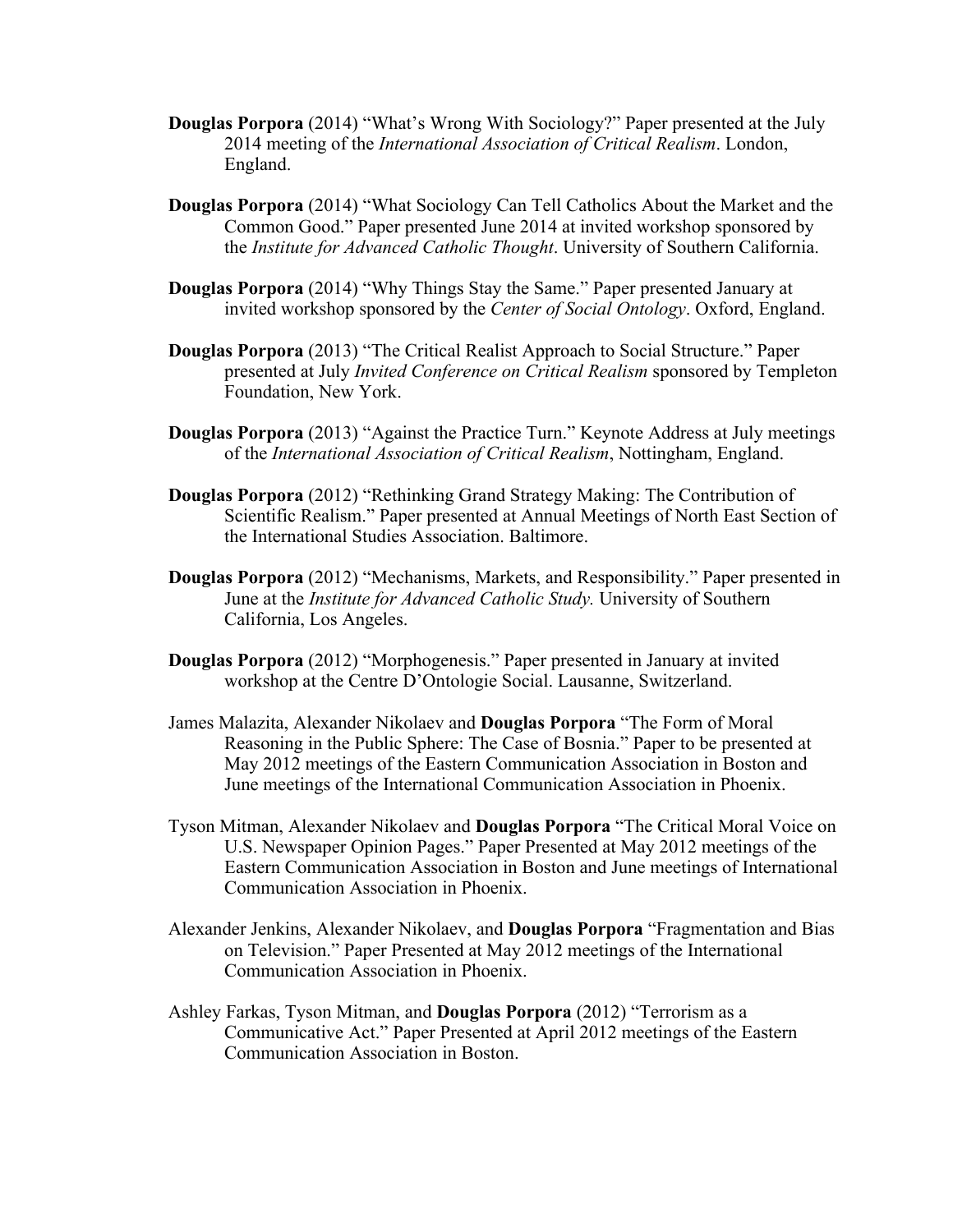- Julia Hagemann, Alex Jenkins, Alexander Nikolaev, and **Douglas Porpora** (2011) "The Content of Moral Debate Online: The Attack on Iraq and the Revelations of Abu Gharib." Paper presented at the April meeting of the *Eastern Communication Association Arlington, Va.*
- **Douglas Porpora** (2010) "The Social Construction of Reality." Invited Seminar Instructor at **European Forum** August 19-25, Alpbach, Austria.
- **Douglas Porpora** (2010) "Critical Realism and the New International Order" Plenary address at meetings of *International Association of Critical Realism*. Padua, Italy.
- **Douglas Porpora** (2010) "Human Rights and Ontology." Paper presented at the 2010 Meetings of the *International Sociological Association*. Gutenberg, Sweden.
- James Malazita, Alexander Nikolaev, and **Douglas Porpora** (2010) "Moral Reasoning in the Public Sphere: How Newspaper Op-Eds Debated Bosnia." Presented at March Meetings of the *Eastern Sociological Society*, Boston, the April 2012 Meetings of the Eastern Communication Association (among top papers) and at the May 2012 meetings of the International Communication Association in Phoenix.
- Julia Hagemann, Alexander Nikolaev and **Douglas Porpora** (2010) "How American Newspaper Opinion Framed Abu Ghraib." Presented at April Meetings of the *Eastern Communication Association*, Baltimore.
- Tyson Mitman, Alexander Nikolaev and **Douglas Porpora** (2010) "Look Who's Talking: Who Writes the Opinion Pieces." Presented at April Meetings of the *Eastern Communication Association*, Baltimore.
- Alexander Jenkins, Alexander Nikolaev, and **Douglas Porpora** (2010) "The USENET Debate on Iraq." Paper presented at April meeting of the *Eastern Communication Association*, Baltimore.
- **Douglas Porpora** (2009) "The Tension Between Religion and Government in American Foreign Policy" Invited paper presented at *International Conference on Religion and the State*, University of West Sydney Australia, July.
- Alexander Jenkins, Alexander Nikolaev, and **Douglas Porpora** (2008) "The USENET Debate on Iraq." Paper presented at annual meeting of *CITASA (American Sociological Association)*, Boston and at meetings of *Eastern Sociological Society*, Baltimore.
- **Douglas Porpora** (2008) "Ethnography of the Mind" Invited talk *International Institute of Sociology*, Annual Meetings, Budapest.
- **Douglas Porpora** (2008) "Inside the American State: Reconciling Political Economy and Discourse Analysis" Paper presented at the March meetings of the *International Studies Association*, San Francisco.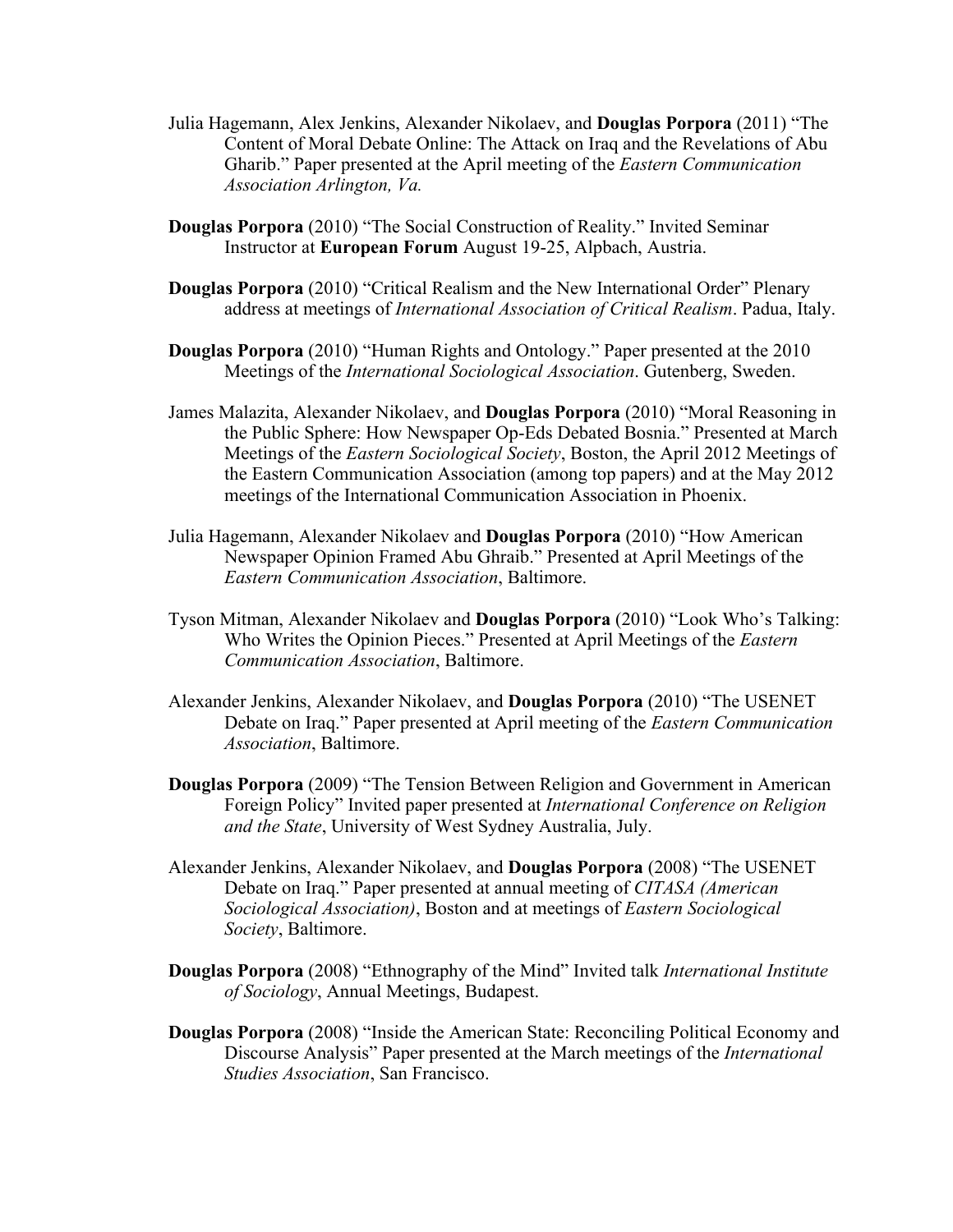- "**Douglas Porpora** (2007) Ethnography of the Mind" Invited talk at September *Work shop on Reflexivity*. Warwick, England.
- **Douglas Porpora** (2007) "Moral Facts and Value Neutrality in International Relations" Invited talk at October *Workshop of the British International Studies Association "IR After PostPositivism: Still a Social Science,"* London School of Economics.
- **Douglas Porpora** (2007) Discussant. "Session on Sociological Theory." *Meetings of American Sociological Association*. New York, August.
- **Douglas Porpora** (2007) Session Organizer: "Culture and Identity." *Meetings of American Sociological Association*. New York, August.
- **Douglas Porpora** (2007) Chair. Author Meets Critics: Robin Wagner-Pacifici The Art of Surrender. *Meetings of American Sociological Association*. New York, August.
- **Douglas Porpora** (2007) Invited Participant to *Conference on the Human Person*. Funded by Templeton Foundation. April, Sea Island, Georgia.
- Imaani El-Burki, Alexander Nikolaev, and **Douglas Porpora** (2007) "The Usenet Debate on Iraq." Paper presented at *Media, War and Conflict* Conference, April, Milwaukee.
- Julia Hageman, Alexander Nikolaev, and **Douglas Porpora** (2007) "Some Did Dare Call It Torture." Paper presented at *Media, War and Conflict* Conference, April, Milwaukee.
- Alexander Nikolaev and **Douglas Porpora** (2006) "Talking War: US War Editorials Debating the Iraq War." Paper presented at the June *Meetings of the International Communication Association* in Dresden, Germany.
- Imaani El-Burki, Alexander Nikolaev, and **Douglas Porpora** (2006) "Op-Eds and Race" Paper presented at *Meetings of the Eastern Sociological Association*, March, Boston.
- David Koch and **Douglas Porpora** (2006) "Are SUV's the Enemy?" Poster Presentation at March *Meetings of the Eastern Sociological Association*, Boston.
- **Douglas Porpora**, Andrea Maccarini**,** and Wesley Shumar (2006) "Self-Talk and Self Reflection." Paper presented at *World Congress of the International Institute of Sociology*, Stockholm.
- **Douglas Porpora** and Alexander Nikolaev (2005) "Moral Muting in Newspaper OP-Ed Pieces Debating A Preemptive Attack on Iraq." Paper presented at Meetings of *Eastern Sociological Society*, Washington, D.C.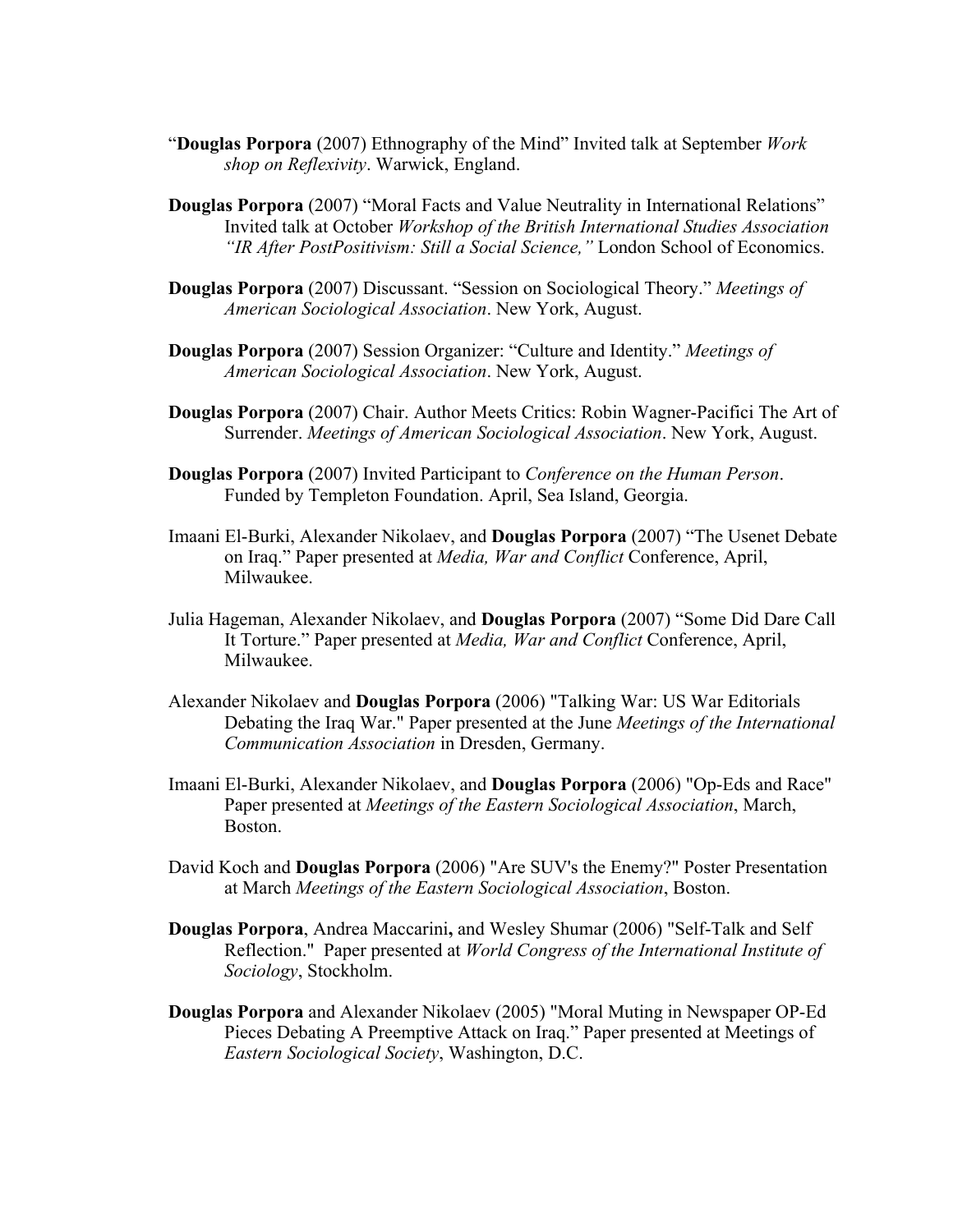- Dina Awerbuch, Alexander Nikolaev (2005) "How America Deliberates War: Ethical Reasoning in U.S. Editorials on Whether to Attack Iraq." Paper presented at Annual Meeting of *American Sociological Association*, Philadelphia.
- **Douglas Porpora** (2004) "Respondent" to Enzo Giorgino "Sociology of Care" August Meeting of the *National Association of Applied Sociology*. San Francisco.
- **Douglas Porpora** (2003) Panelist on narrative approaches to sociology. March meetings of the *Eastern Sociological Society*, Philadelphia.
- **Douglas Porpora** (2003) **"**Liberation Theology and Critical Realism: A Response to Hugh Lacey." Paper presented at the August meetings of the *International Association for Critical Realism* in Amsterdam.
- **Douglas Porpora** (2002) "Author meets the Critics: Douglas Porpora." Session on my 2001 book, in which I was a respondent. March meetings of the *Eastern Sociological Society*, Boston 2002.
- **Douglas Porpora** (2002) **"**Toward Truce in the Science Wars: Is Donna Hathaway a Critical Realist?" Paper presented at the August meetings of the *International Association for Critical Realism*.
- **Douglas Porpora** (2002) "Authors meet their Readers: Margaret Archer." Invited to organize and chair session. *International Sociological Association*. July, Brisbane, Australia.
- Colin Jerolmack and **Douglas Porpora** (2001) "Reason, Religion, and Experience: A Response to Stark's Rational Choice Theory of Religion." With Colin Jerolmack. Presented at the March Meetings of the *Eastern Sociological Society*, Philadelphia.
- **Douglas Porpora** (2001) "Critical Realism, Marxism, and Religion: Gotta Problem with That?" Paper presented at meetings of the *International Association of Critical Realism*, Bradford, England.
- **Douglas Porpora** (2001) "Critical Realism and Social Theory" May Meetings of the *American Ethnographical Society*. Mcgill University, Montreal, Quebec.
- **Douglas Porpora** (2000) "Alienation from the Cosmos." Presented at August Meeting of the Alienation Working Group of the *International Sociological Association*. Washington, DC.
- **Douglas Porpora** (2000) Invited talk on Critical Realism and Ethics at the August meetings of the *International Association for Critical Realism*. Lancaster, England.

**Douglas Porpora** (1999) Invited talk on "Critical Realism and Ethics" *Center for*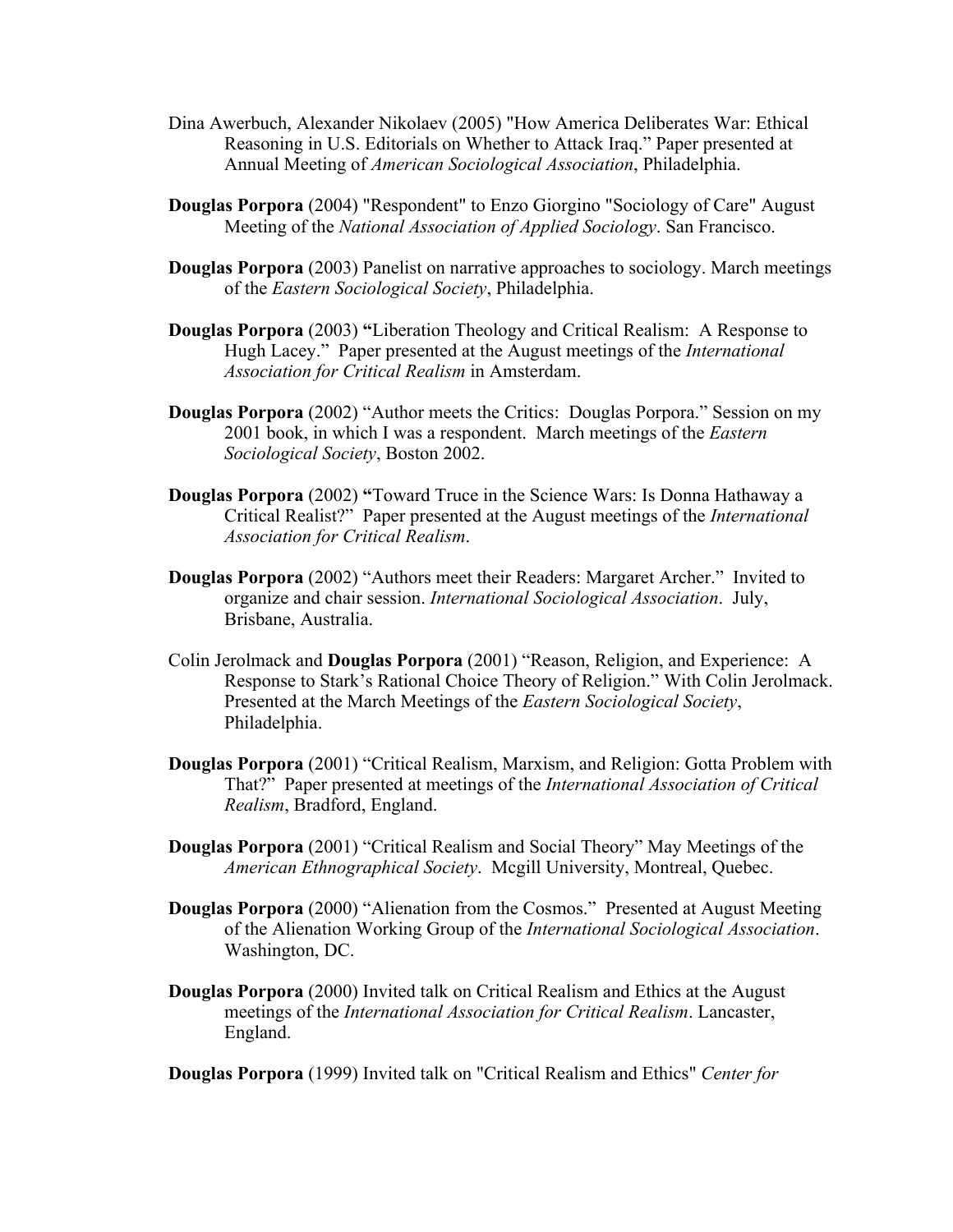*Critical Realism*. University of London, November.

- **Douglas Porpora** (1999) Session organizer: "Agency and Social Structure" for Theory Section of the *Midwest Sociological Association Meetings*.
- Alex Welcome, Magali Sarfatti-Larson, and **Douglas Porpora** (1999) "The Nuns' Tale: How the New Welfare Legislation is Affecting the Client Population at Catholic Charities." Presented at March meetings of the *Eastern Sociological Society*, Boston.
- Thomas Hewett and **Douglas Porpora** (1998) "What Students Do after They Shut Their Statistics Book" Presented at the Annual Meeting of the *Society for Computers in Psychology* (SCiP), Dallas, TX.
- **Douglas Porpora** (1998) "Do Realists Run Regressions?" Invited paper, delivered at Second Annual Conference of the *International Association of Critical Realism* (IACR), University of Essex, Essex, England.
- **Douglas Porpora** (1997) "Discourse Trouble: Phallogocentric Reflections on the Debate Between Seyla Benhabib, Judith Butler, Nancy Fraser, and Drucilla Cornell" presented August to *Humanities Research Center*, Australian National University and to Department of Sociology, University of Hawaii.
- **Douglas Porpora** (1997) "Moral Emotions" presented at June Conference on *Emotion in Social Life and Social Theory* at the Australian National University, Canberra.
- **Douglas Porpora** (1996) "The Caterpillar's Question," presented at the *Twentieth Anniversary Conference of the Journal for the Theory of Social Behaviour*, Oxford University, December; to the Department of International Relations at the University of Wales (Aberystwyth); and to the Bath College of Higher Education, Bath, England.
- Laura Kieba O'Leary and **Douglas Porpora** (1996) "Athletic Competitiveness and Gender." Meetings of the *Eastern Sociological Society*, Boston.
- David Kutzik, Motoko Mizuno, and **Douglas Porpora** (1995) "African American Community Dwelling Elderly: The Results of a Participatory Research Project." Paper presented at November Meetings of *The Gerontological Society of America*, Los Angeles.
- David Kutzik, Motoko Mizuno, and **Douglas Porpora** (1995) "African American Community Dwelling Elderly: The Results of a Participatory Research Project." April 1994 Meetings of *The Eastern Sociological Society*.
- **Douglas Porpora** (1994)"Who Are Our Heroes", 1994 meetings of *Midwest Association for Public Opinion Research* in Chicago, Illinois, 1995 meetings of the *Popular Culture Association* in Philadelphia, PA., 1995 meetings of the *American*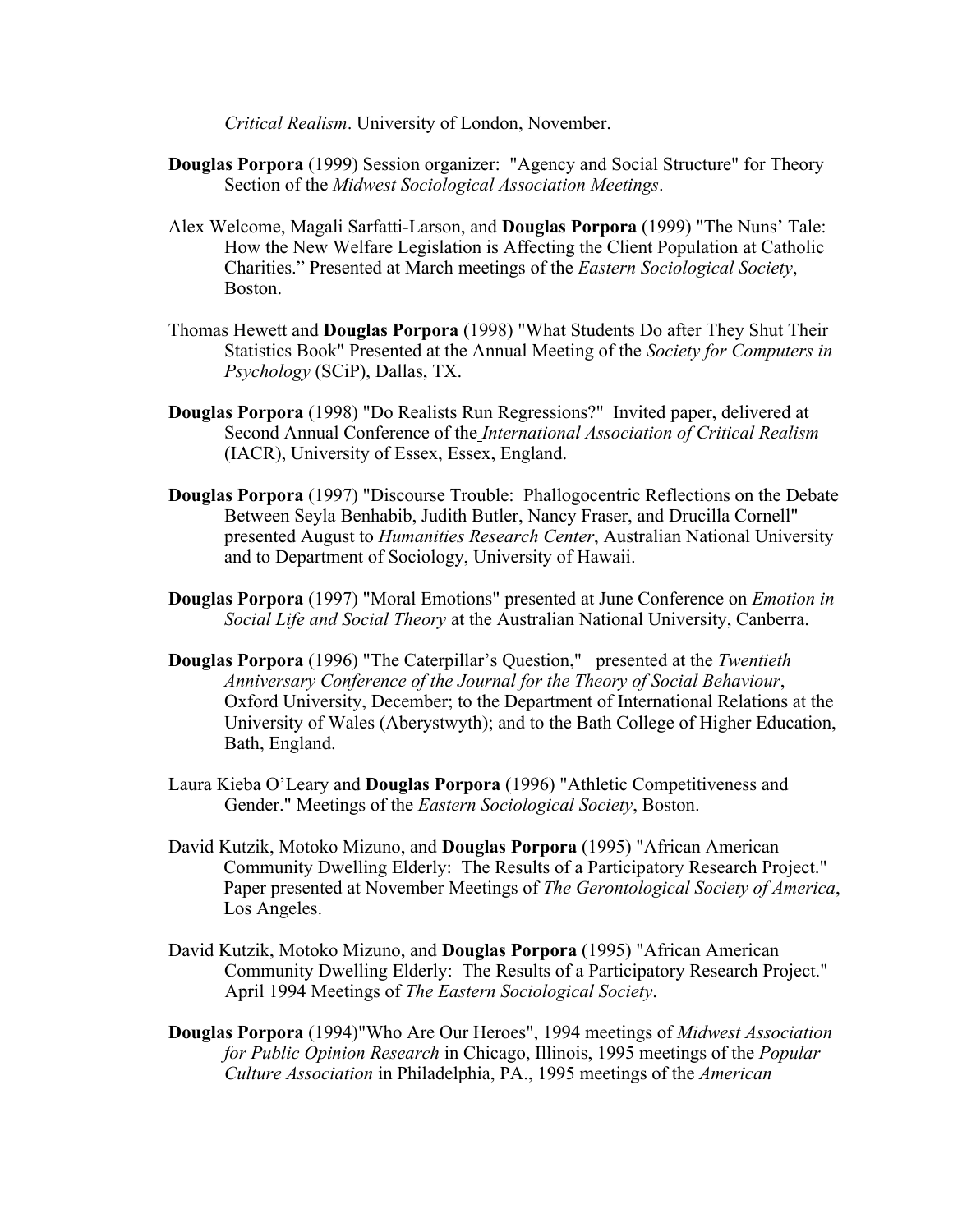*Sociological Association* in Washington, D.C.

- Theresa Gretto and **Douglas Porpora** (1994)"Learning Styles and Philosophical Reflectiveness," March *Meeting of The Eastern Sociological Society*, Baltimore.
- **Douglas Porpora** (1993) Organizer, Roundtables on Participatory Research, Sociological Practice Section. *American Sociological Association Meetings*, Miami, FL.
- **Douglas Porpora** (1993) Discussant, "New Approaches to the Caribbean and Central America" *Mid Atlantic Latin American Studies Association*, Pennsylvania State University. April, 1993.
- **Douglas Porpora** (1992)"Cultural Rules and Material Relations," presented at Second Annual *Theory, Culture and Society Conference*, Springside, PA. "Role Responsibility and Reciprocity: Participatory Research with Grass Roots or Community Organizations," 1992, *American Sociological Association Meetings,* Pittsburgh, PA.
- **Douglas Porpora** (1991)"The Engaged University: How North American Universities are Following the Example of the University of Central America in San Salvador," presented at August Meetings of the *Society for the Study of Social Problems*, Cincinnati.
- **Douglas Porpora** (1989)"Computers and the Quest for Security," *Eastern Sociological Society Meetings*, Baltimore. Presider and Organizer of session.
- **Douglas Porpora** (1987)"Simulating Social Change in a Third World Country," presentation at *MacAdemia Conference*, Boston.
- **Douglas Porpora** (1984)"The Role of Agency in History: A Defense of E.P. Thompson," presented at meetings of the *American Sociological Association*, San Antonio.
- **Douglas Porpora** (1982)"Physicians' Prescriptions for Tranquilizers and Tranquilizer Abuse" presented at the March 1982 meeting of the *Eastern Sociological Society*.
- **Douglas Porpora** (1982)"On the Post-Wittgensteinian Critique of the Concept of Action in Sociology," presented at the March meeting of the *Eastern Sociological Society.*
- **Douglas Porpora** (1979)"The Materialisms of Marx and Heidegger" presented at the *Fourth Annual Conference on the State of Marxist Theory*, November.
- James Griffis and **Douglas Porpora** (1978)"Marxist Theory and Catastrophe Theory: Toward a Mathematical Treatment of Social Change." Presented at April meeting of the *Eastern Sociological Society,* Philadelphia.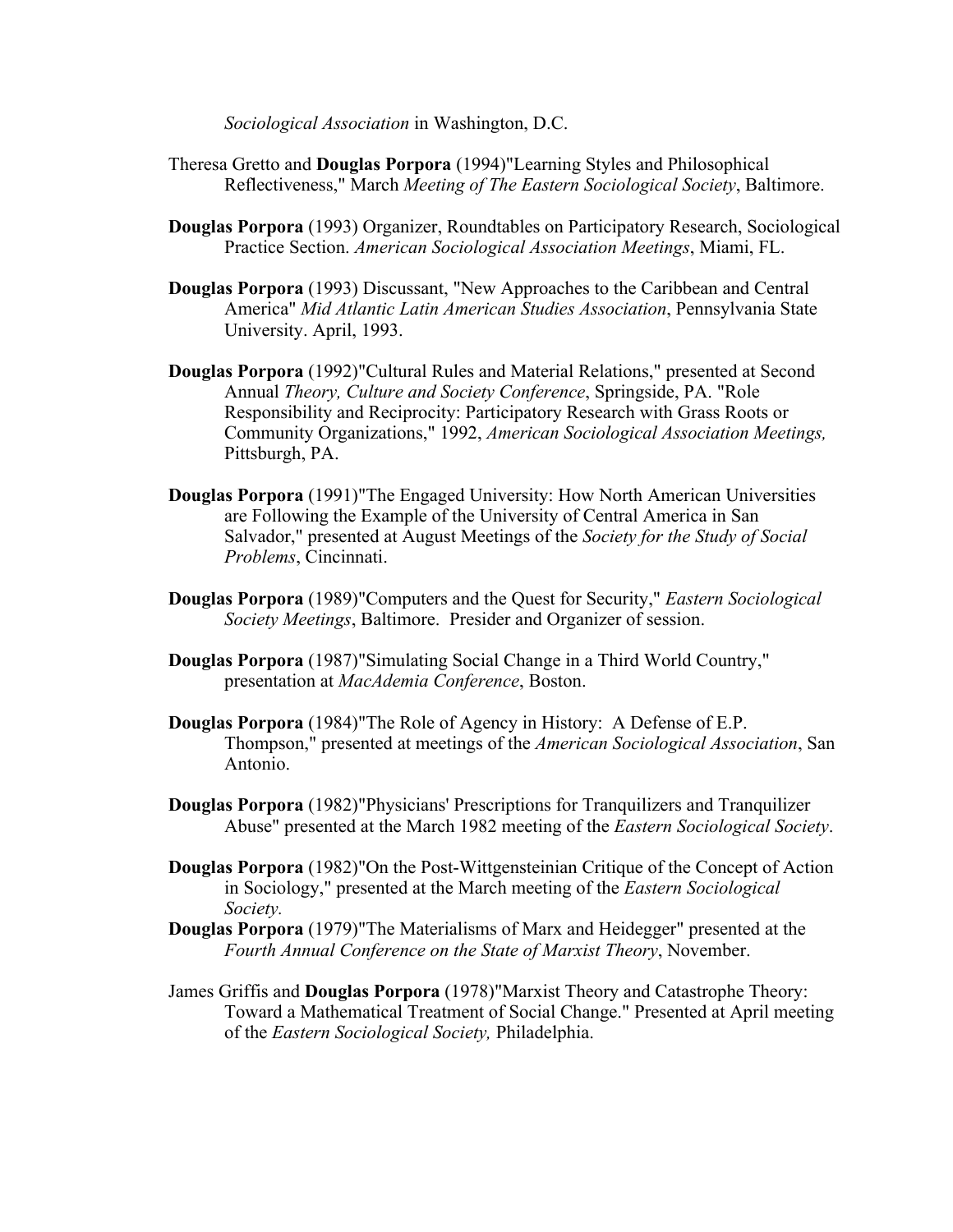#### **Publishers, Institutes and Journals Served as Referee or Editor or Board Member:**

*Center for Social Ontology* Grenoble Ecole de Management (Board Member) *Journal for the Theory of Social Behaviour* (Co-Editor) *Sociologia e Politiche Sociali* (Editorial board) *Journal of Critical Realism* (Consulting Editor) *Modus Operandi* (Editorial Board) Stan Rzeczy ("State of Affairs") Springer Manchester University Press Synthese British Journal of Sociology Contemporary Sociology Journal of Positive Psychology Cambridge Journal of Economics International Journal of Communication Current Sociology American Sociological Review vb Sociology of Religion International Journal of Communication Journal of Communication Journal of Computer-mediated Communication Current Perspectives in Sociological Theory Teaching Sociology Sociological Theory Journal of Radical Pedagogy Sociological Perspectives Sociological Forum Critical Sociology Qualitative Sociology Oxford University Press Cambridge University Press Edinburough University Press Philosophy of Social Science Sage Bloomsbury Routledge Theory and Society University of Chicago press Independent Scholars Research Foundation Religions Philosophy and Social Criticism

#### **Teaching and Research Interests:**

Social Theory